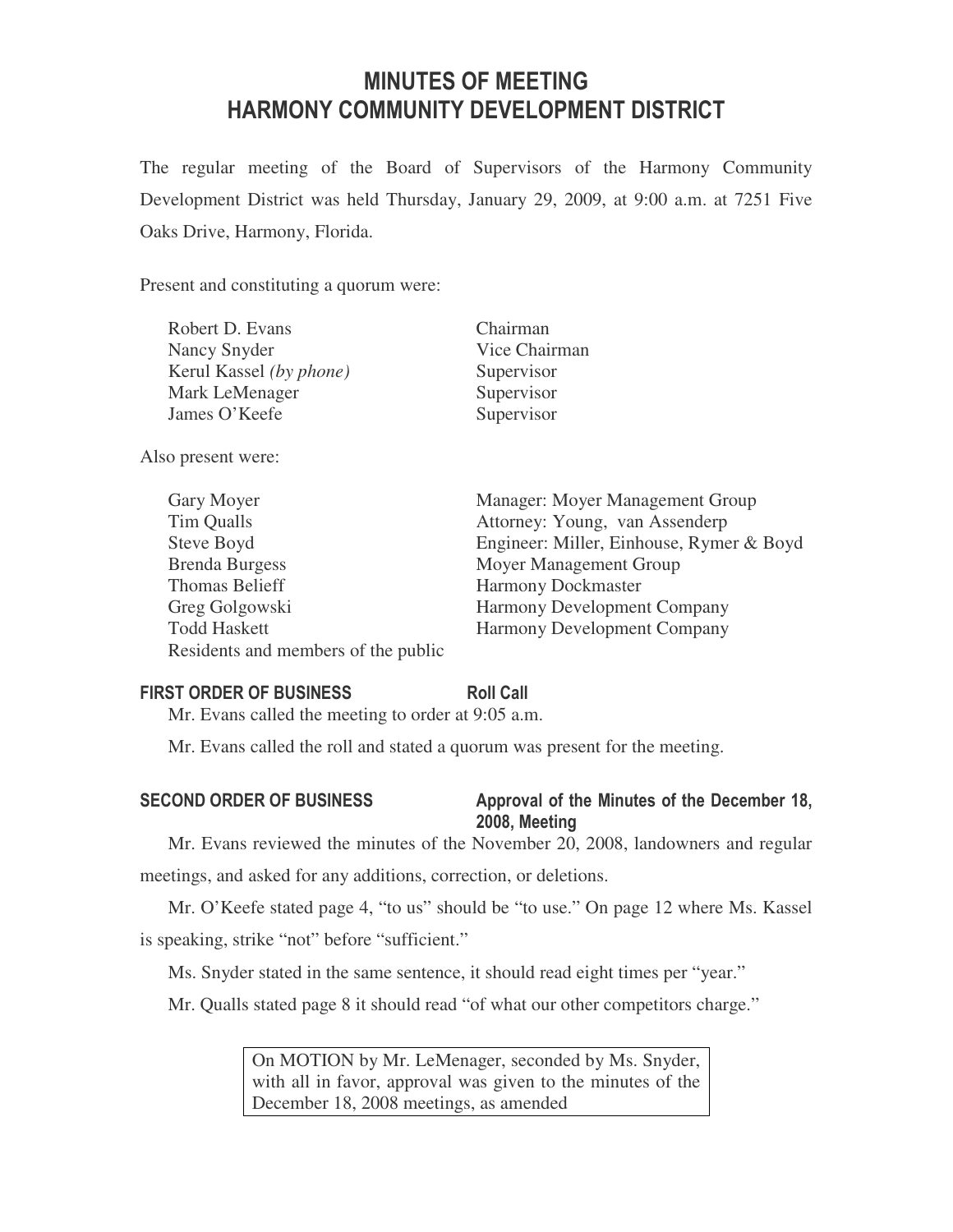### THIRD ORDER OF BUSINESS Discussion of Landscape Maintenance RFP

Mr. Moyer stated at last month's meeting, Mr. Haskett distributed a scope of work to the Board. During the month, Mr. Qualls, Ms. Burgess, Mr. Haskett and I combined two documents; one is Mr. Hackett's scope and the other is what we, from a District point of view, have used for landscape contracts for other Districts. Our document was more specific but what you ended up receiving recently is a hybrid of those two documents. The idea from last month is that the Board would discuss the RFP and if approved, we will use this document for the bidding process.

Mr. LeMenager stated I have comments in the order of the documents themselves. On the evaluation criteria, I am looking at the weighting given to Personnel and geographic location. Can this be seen to give an unfair advantage to the current contractor? Does REW already have facilities on site?

Mr. Qualls stated the District has to follow the District's rules for the bidding of maintenance contracts. One of the factors that may be considered by the Board is the geographic location of each bidder. The case law says that so long as the entity providing the bid states that they can treat geographic location as a factor, it is acceptable. Since it is in the rules, it is acceptable for the Board to consider geographic location.

Mr. Moyer stated part of the reason is we had a landscape contract with a contractor out of South Florida performing maintenance for a Central Florida District, and they were not very responsive. This is not meant to penalize a contractor who has an office in Kissimmee or the general geographical area. That is something you take into consideration when you receive these bids. It does not matter if they have on office on Sand Lake Road and they are a good contractor; that is still acceptable to us. It is included to deal with that situation of a contractor coming from Sarasota, Tampa or Palm Beach.

Mr. LeMenager stated I have no problem using it. I just wanted to make sure it was not giving an unfair advantage

Ms. Snyder stated the revised criteria worksheet has each element broken down more specifically in a lot more detail. That makes it easier to understand the point weight.

Mr. LeMenager stated that is even better.

Ms. Kassel stated I want to commend Mr. Moyer, Ms. Burgess, Mr. Qualls and Mr. Haskett because this is much better than the original one.

Ms. Snyder stated I agree; it is excellent.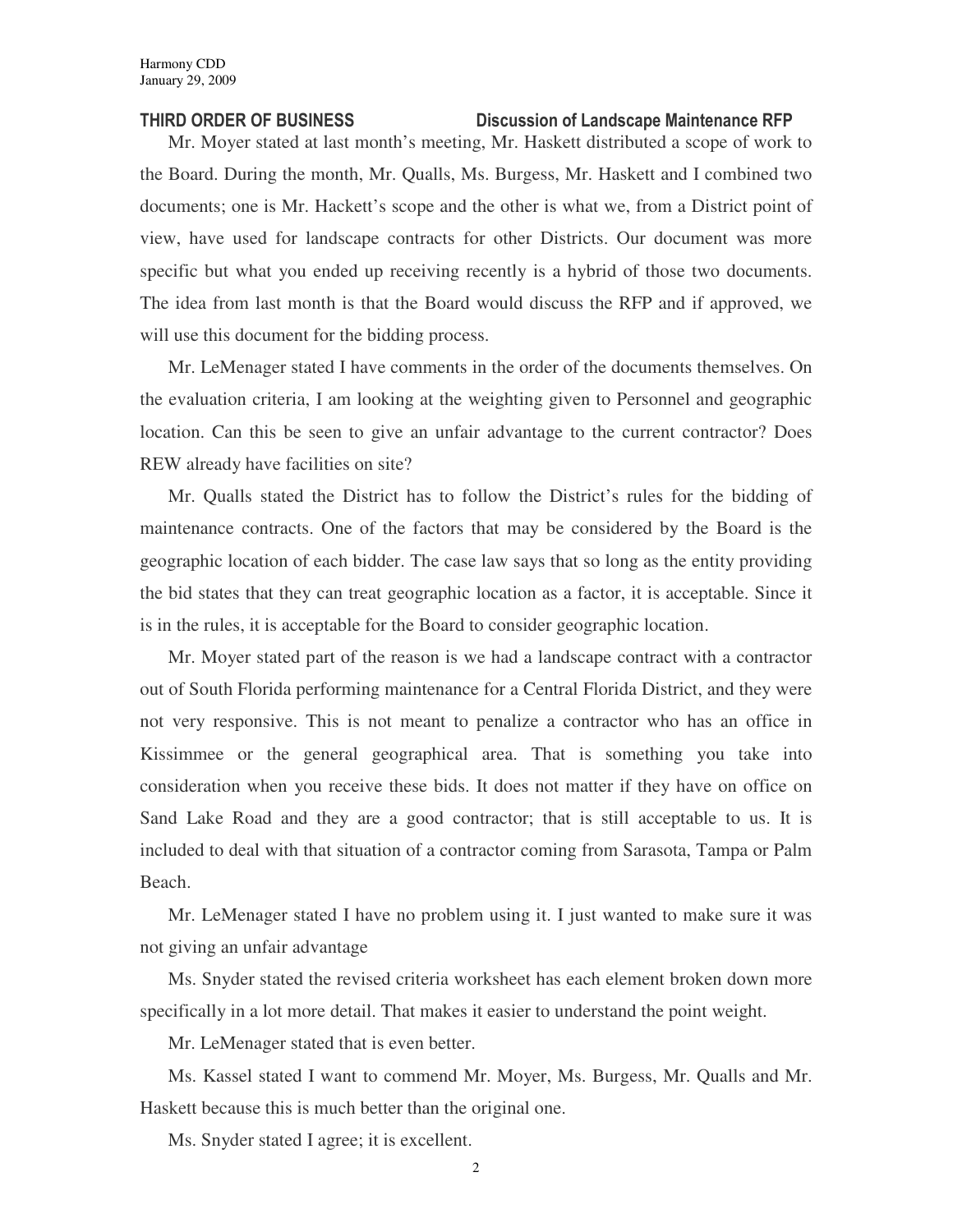Ms. Kassel stated my concern is item 4 on page 7 of the scope of services. The first paragraph refers to green and environmentally intelligent practices. Those two sentences is all in terms of directing the contractor to our green practices. I would like to see perhaps a listing of some general green alternatives to be considered and utilized, either in this section or somewhere else. This is so general and is so unspecific so as to not direct the landscaper in any particular way or obligates them in anyway.

Ms. Burgess stated that was a paragraph offered by Mr. Haskett. We can move it earlier within the document or we can insert it in several places.

Ms. Kassel stated perhaps if we had a listing of alternatives or references to another manual or something that is in more detail and gives them an idea of what we are looking for or the alternatives to traditional landscaping. This obligates them to virtually nothing.

Mr. Evans asked does that list exist?

Mr. Haskett stated it is related to the environment that can be affected by chemicals, pest control and herbicides, which is always changing on what can and cannot be used. A professional firm should already know that. I do not know that you want to specify it. If they have to use something that is not green and we lose all the St. Augustine, they will blame the fact that we made them use something as a green alternative and that is why the grass died. This is a suggestion because they still have to do their job and maintain the property.

Mr. LeMenager stated Ms. Kassel has a good point. Perhaps under the evaluation criteria for experience, we could add a comment for any experience they have with certified green chemicals. It is an important part of our marketing of the community that we are a green community. Perhaps that should be something we are evaluating.

Mr. Evans asked are we making requirements or recommendations? If we are making requirements, then we need to specify what those requirements are.

Mr. Haskett stated they are recommendations.

Mr. Evans stated then he has to guess at what is expected of him. We either are very specific or we make recommendations to implement as many green procedures as possible. If you stipulate that they shall use certain green procedures, based on our turf or other plant material, it may not be totally conducive to it.

Mr. Golgowski stated there are recommended practices known as Florida friendly practices within the State of Florida. There are general guidelines to help guide decisions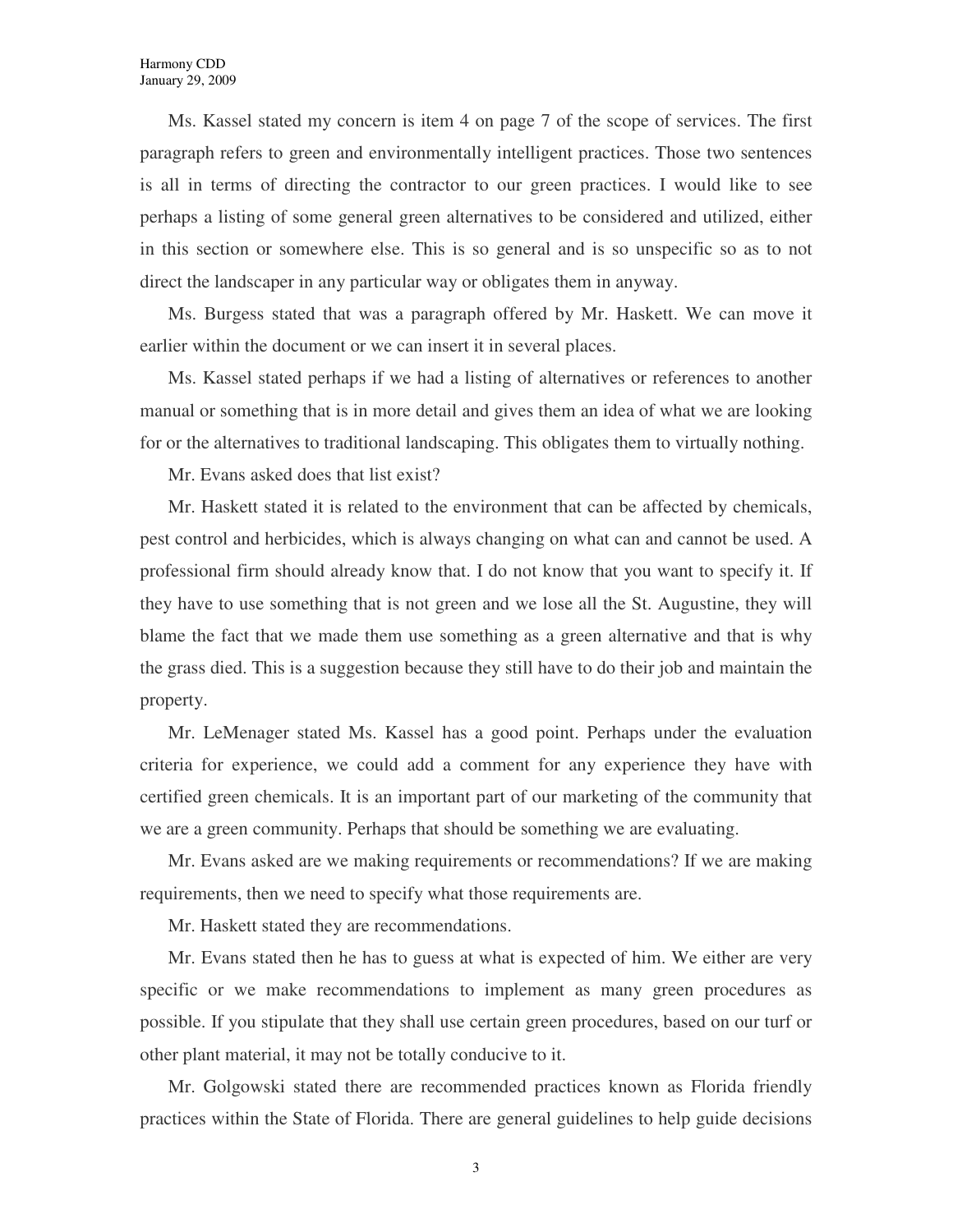in how you proceed as opposed to being prescriptive. It states a philosophy and some general guidelines of things that are available and are recommended for applications like this. We can reference those.

Mr. Evans stated that is helpful for whoever is reading the document. If we are telling someone they need to adhere to certain practices, we need to tell them where those practices are that you envision. We can reference a website or a publication or any other type of specific access.

Mr. LeMenager stated the Chairman is correct. If you put something in quotes, that means it needs to be defined and it is not defined anyplace. We need to define what that means and give them some direction. Otherwise it is just a nice statement.

Mr. Haskett stated it is defined through the Florida Green Coalition.

Mr. LeMenager stated then you need to have some specific reference. If you do that, then you have defined it and it is a clear definition.

Mr. Evans stated we are going to reference the Florida Friendly publication that is issued by the University of Florida.

Mr. Haskett stated we can add to the last sentence "as outlined in the Florida Friendly manual, which is part of the Florida Green Coalition."

Mr. LeMenager stated yes. I would like to go back to page 2 of exhibit B, to Section 1.2, there is a reference to Owner. I could not find a definition of Owner.

Mr. Qualls stated Owner will be changed to District. That gives the misconception that you will only maintain something if it is owned by the District, and many areas are not necessarily owned by the District. That will be a global change throughout the document.

Ms. Burgess stated this scope is an exhibit to the contract, and Owner is a reference to the District in the original contracts we have used. Typically, however, we do use this scope as a stand-alone document, so it is better to change it to District.

Mr. LeMenager stated in general, I do not think we have defined the scope of the project very well. This small drawing for Exhibit D does not define the scope of the project.

Mr. Boyd stated the rights-of-way along the roadway show up as black lines on the smaller map but they are orange areas on the larger maps.

Mr. LeMenager asked we are still talking about maintaining the show streets?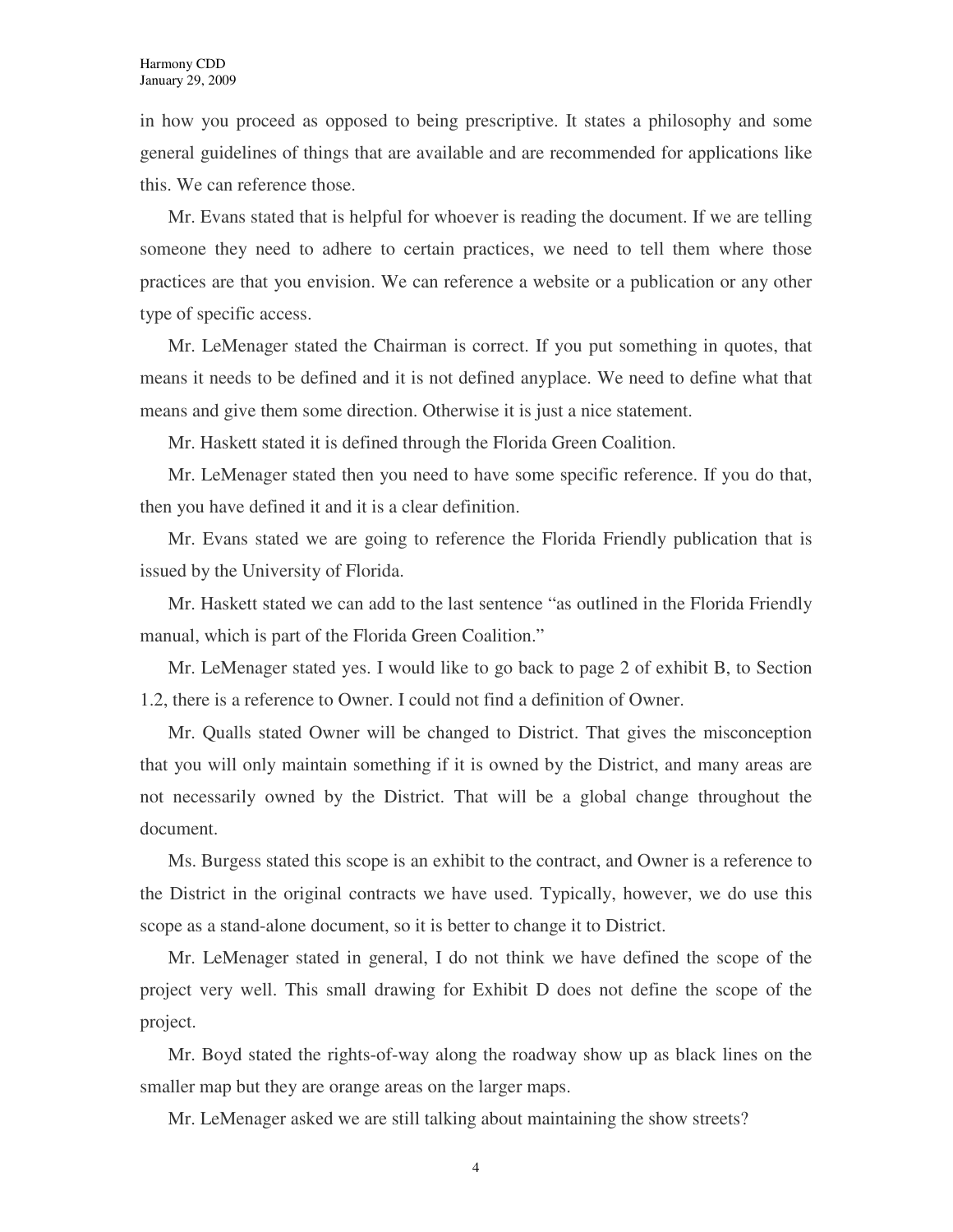Mr. Boyd stated that is correct.

Ms. Snyder asked under edging, is it only the street side of the sidewalk and not the owner side of the sidewalk?

Mr. Boyd stated we have two specifications which is undeveloped open spaces or community parks.

Ms. Snyder stated edging indicates all edging and if you live on Cat Brier, it is only the street side of the sidewalk. I did not see where that was defined.

Mr. Boyd stated it is defined in the exhibit. The street side of the sidewalk is orange and the private side of the sidewalk is the line.

Ms. Snyder stated I do not want the contractor to think that it is all driveways and sidewalks. I assumed it was CDD property.

Mr. Boyd stated the CDD maintains between the sidewalk and the road on the main roads but not in the internal developments.

Mr. LeMenager stated on the western entrance, there is CDD property and then the sidewalk, and then there is another grass area that is maintained but I do not think it is by the CDD. Do we want them to continue to do that?

Mr. Boyd stated this scope of work is strictly from the sidewalk to the curb.

Mr. LeMenager stated they are doing more than that on the western entrance.

Mr. Boyd stated they may be doing the berm out there.

Mr. LeMenager stated in exhibit B at the top of page 4, we are talking about the contractor having the ability to place debris dumpsters. Do we need to have limits on the dumpster location or define what temporarily means? This gives them the ability to put a dumpster in the middle of Town Square and leave it there for a couple days.

Ms. Burgess stated I thought there was language included that indicated a Districtdesignated location.

Ms. Kassel stated it says upon written approval from the owner, which seems to be additional to the contract.

Mr. LeMenager stated that is for storage for their regular materials and equipment. That sentence does not seem to require written approval for a temporary dumpster.

Mr. Moyer stated if there is no objection, we will add that language.

Mr. Qualls stated I will add "location to be approved by the District."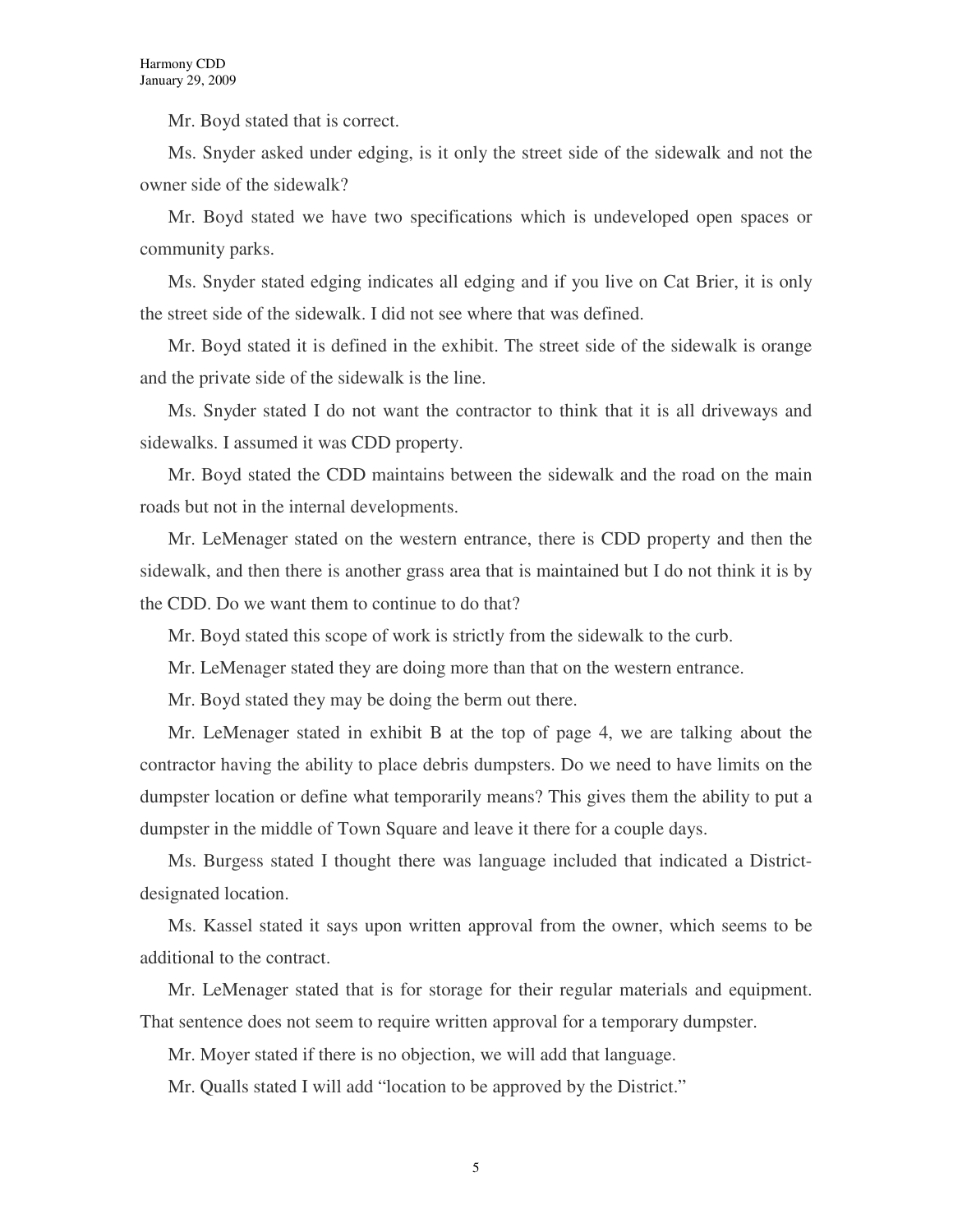Mr. LeMenager stated on page 7, there is a list of people they need to coordinate things with and the list does not encompass everything. It refers to adjacent property owners as directed by the District. Is that legal? Can we direct them to do anything on property that is not ours?

Mr. Qualls stated it is not a matter of ownership. The District cannot tell them to go across the street and mow their yard.

Mr. LeMenager stated I would delete that line since it was not intended to be an allinclusive list.

Ms. Kassel asked is that not just for coordination of notice? It is not for the contractor to do anything on anyone's property but to coordinate with other property owners if their property is adjacent to areas where the landscaper needs to do work on.

Mr. Evans stated that is correct. If the District has to do maintenance on a drainage pipe in an easement that runs along someone's property, this means they need to coordinate with them that they will be working in the area.

Ms. Burgess stated I think that was the intent.

Mr. LeMenager stated that makes sense.

Mr. Evans stated it would be good to notify them. If we have an easement over someone's property to repair and maintain the drainage outfall, this means they contact that property owner. It is a catch-all category. We will keep it.

Ms. Kassel stated it lessens our liability as well.

Mr. LeMenager asked Section 4.1.4 for disease and insect control, is this the same as what is in our current contract? Are they currently taking care of these things?

Mr. Haskett stated yes, it is the same basis as they are doing now.

Mr. LeMenager stated for the whole section for sport turf, we make reference to the other sections for turf care in general. I wonder if we really want to refer back to another part of the scope. As I read them, they seem to stand alone. Why are we continually making that reference? We are clearly defining this as a different kind of turf.

Ms. Burgess stated I included part of that, simply for instance, for chemicals where we require the MSDS sheets and we require certain other things. I can simply copy those application sections into the sport turf section. There are certain requirements that you will want them to follow, whether it is regular turf or sport turf.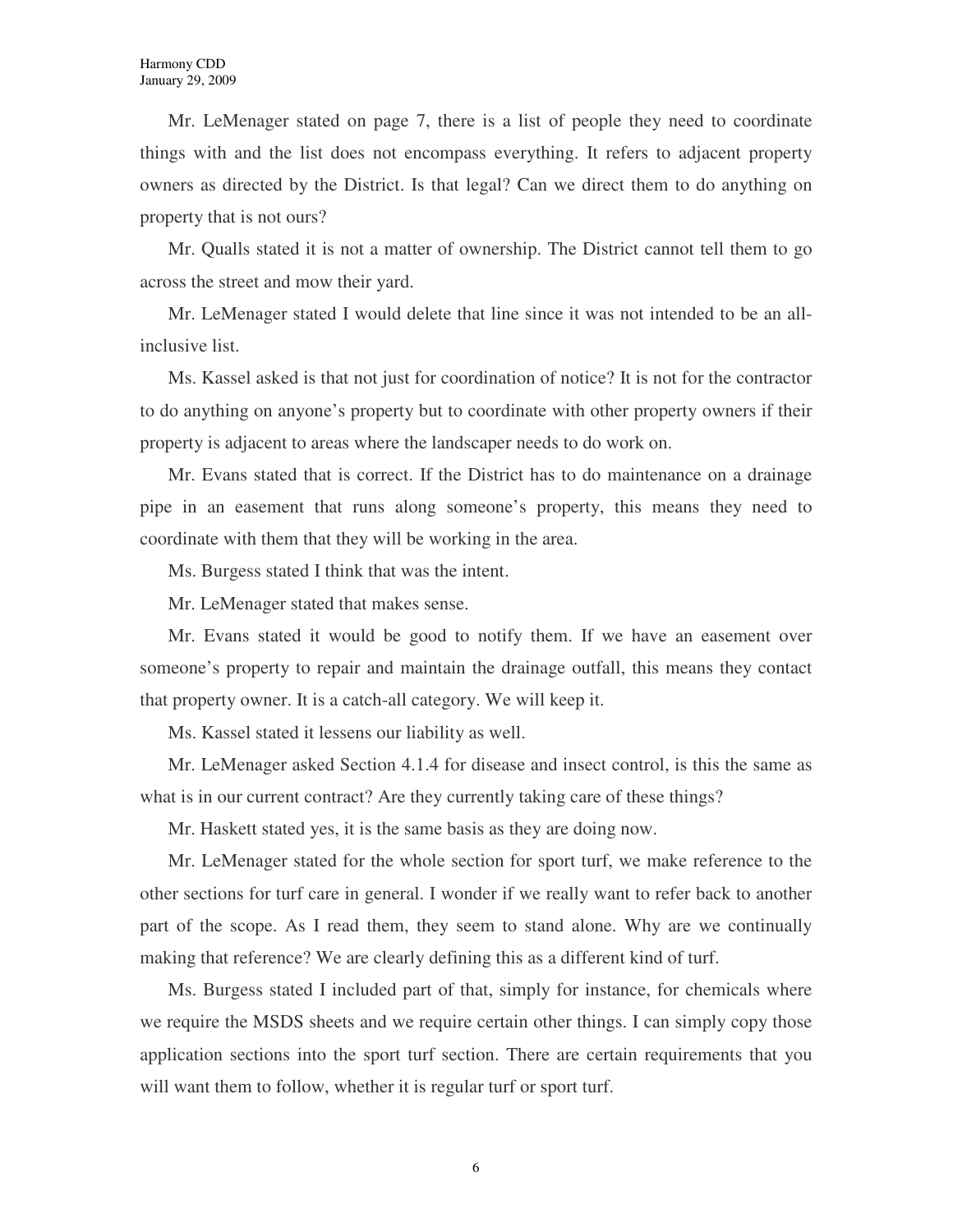Mr. LeMenager stated I think that would be better. All the rules will not be exactly the same so I think you can cut and paste those certain sections. In Section 4.2.3, are items A and D in conflict? One says frequency twice a year and the other is "apply as needed." They need to be clarified to twice a year plus as needed.

Ms. Snyder stated you can delete twice a year.

Mr. Qualls stated you want a minimum of twice a year.

Mr. LeMenager asked why do we have a reference to Celebration turf in point C?

Mr. Haskett stated Celebration is the variety of turf.

Mr. LeMenager stated page 16, Section 4.3.4, for shrubs and groundcover pest and disease control, it seems there is a lot of mold and other thing growing on our trees in general. I wonder if what we are using is strong enough.

Mr. Haskett asked are you talking about the oaks on the boulevard?

Ms. Pam LeMenager stated the north-facing trees on the main show streets. There is a fungus growing off the trunks. The reason it grows is insect waste. Insects are living in the trees, spores get onto the tree and it starts to grow. The insecticides or herbicides are not working or are not being used appropriately.

Mr. Haskett stated I will talk with the arborist and get his recommendations. That is a naturally occurring process with live oaks, but we can address it if appropriate.

Ms. LeMenager stated if it is in the current contract, it has not been addressed.

Mr. LeMenager stated page 17, for tree care, I note we refer to our certified tree arborist, A Cut Above, but on the pruning I wonder if we are going to have potential conflict with only a general statement that they have to work with the arborist. Should we have this included at all? Should we have pruning as a separate contract with A Cut Above? I wonder if we will have double expenditures. We have made a clear statement that we want to protect our tree investment, which is so important to how the community looks.

Mr. Evans stated I would take out the name of the provider.

Ms. Snyder stated I think we require the contractor to have an arborist on staff. If they do, could they do ongoing maintenance when A Cut Above is finished?

Mr. Haskett stated yes.

Mr. LeMenager stated it is not just maintenance but continued shaping for A Cut Above.

7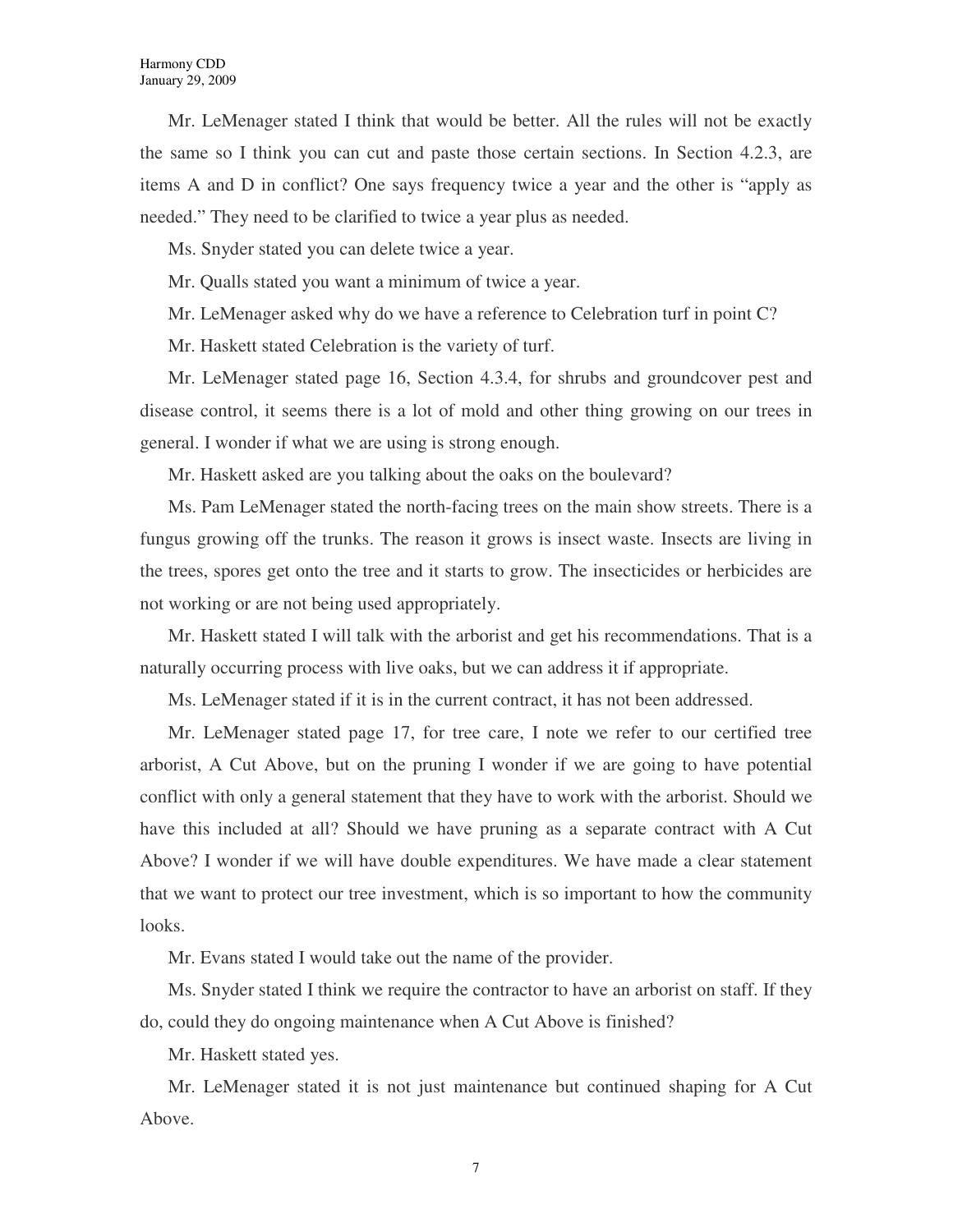Ms. Snyder asked if they are going to get them in shape now and the new company has an arborist on staff, do we need A Cut Above to continue maintenance?

Mr. LeMenager stated one of the things addressed in the minutes last month on page 37, where Ms. Kassel asked about having A Cut Above tell us about their detailed plans.

Ms. Snyder stated we decided we needed ongoing maintenance. Will the new company provide that maintenance?

Mr. Evans stated change that to the District "may" retain a certified arborist regarding maintenance and pruning and all events shall be coordinated at that time. It allows them to engage one if necessary and then all this will apply in the event that takes place.

Mr. Haskett stated the intent of tree care for this contract is limited to ten feet or less in height. The intent is to keep the trees off the sidewalks and for public safety. Item F includes many types of trees and some trees have to be done on an annual basis. This scope of work is not in our current arborist's scope of work. We need to keep tree care in the contract.

Mr. Evans stated I suggest we change the wording in 4.1.1.a to read "the District may retain a certified arborist regarding maintenance and pruning of the District's trees. All maintenance and pruning activities shall be coordinated with this arborist, if engaged."

Mr. Qualls stated "in the event the District has retained a certified arborist," and then the rest as you stated.

Mr. LeMenager asked should we make sure that part is clearly priced separately to let their experts do the work? I am thinking about flexibility for the future. A Cut Above does not perform all this other work. They are tree specialists.

Mr. Evans stated this maintenance contract is for 10 feet down. A Cut Above is 10 feet and up.

Mr. LeMenager stated I agree that we should not mention them by name. On page 23 of exhibit B, it references a monthly highlight report. Is anything like that being done now with our other contractors?

Mr. Haskett stated that is something that I have taken on over the years to coordinate complaints to work with the contractor. If things are noticed, it is addressed with the contractor. There is not a formal report.

Mr. LeMenager stated this would give us a new agenda item. That sounds like a great idea.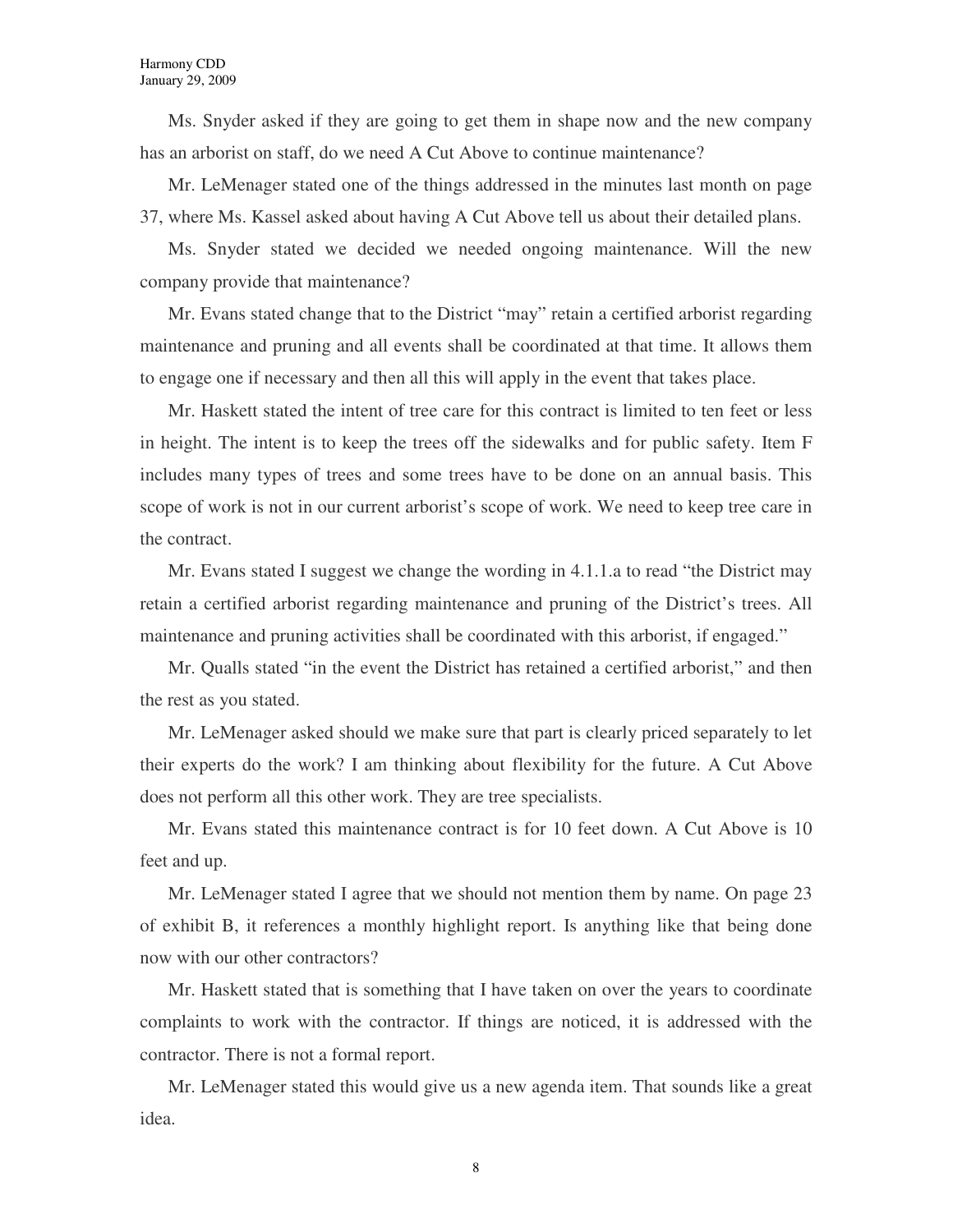Mr. Moyer stated we do that in Celebration.

Mr. Qualls stated the District Manager is charged with the works of the District and I agree the contractor needs to be communicating with the Board. I recommend that be done through the Manager or his designee, who makes sure the contract is being carried out to its proper specifications. It is the Board's duty to make sure it happens, but to make sure it happens through the Manager. I want to reword the contract to parallel that flow that the contractor reports to the District Manager, or his designee. It can even be Mr. Belieff and that can be part of his report each month. Then there would be no requirement for the landscape maintenance manager to attend these meetings or prepare a separate report.

Ms. Snyder stated it is pretty well outlined in their bills as to the work they performed.

Mr. Moyer stated that is correct.

Mr. Qualls stated it is outlined in the contract for work that falls outside the contract, that work has to be approved in writing.

Mr. Moyer stated whoever the Board selects, we will give them the form of that report.

Mr. Qualls stated I want to commend everyone for their comments. I want to go back to the green aspect. From a legal perspective, there is no law requiring us to be green. I was looking on the Florida Friendly website. It says there are Florida Friendly plants that use less water. Is that the direction we are going where the contractor should make every effort to plant Florida Friendly plants? Is that what we are trying to capture in being green?

Mr. LeMenager stated I think that is the point.

Mr. Qualls stated I am looking for direction since "green" is not a legal concept and we need to be careful how we define it. Going to the website is a good idea, plants that are native to the Florida environment that use less water. Is that the idea?

Mr. LeMenager stated I believe so, yes.

Ms. Snyder stated yes.

Mr. LeMenager stated thank you for including my idea of doing the rights-of-way on the residential streets for unit prices so through this process, we can determine what it will cost if we try to do that.

9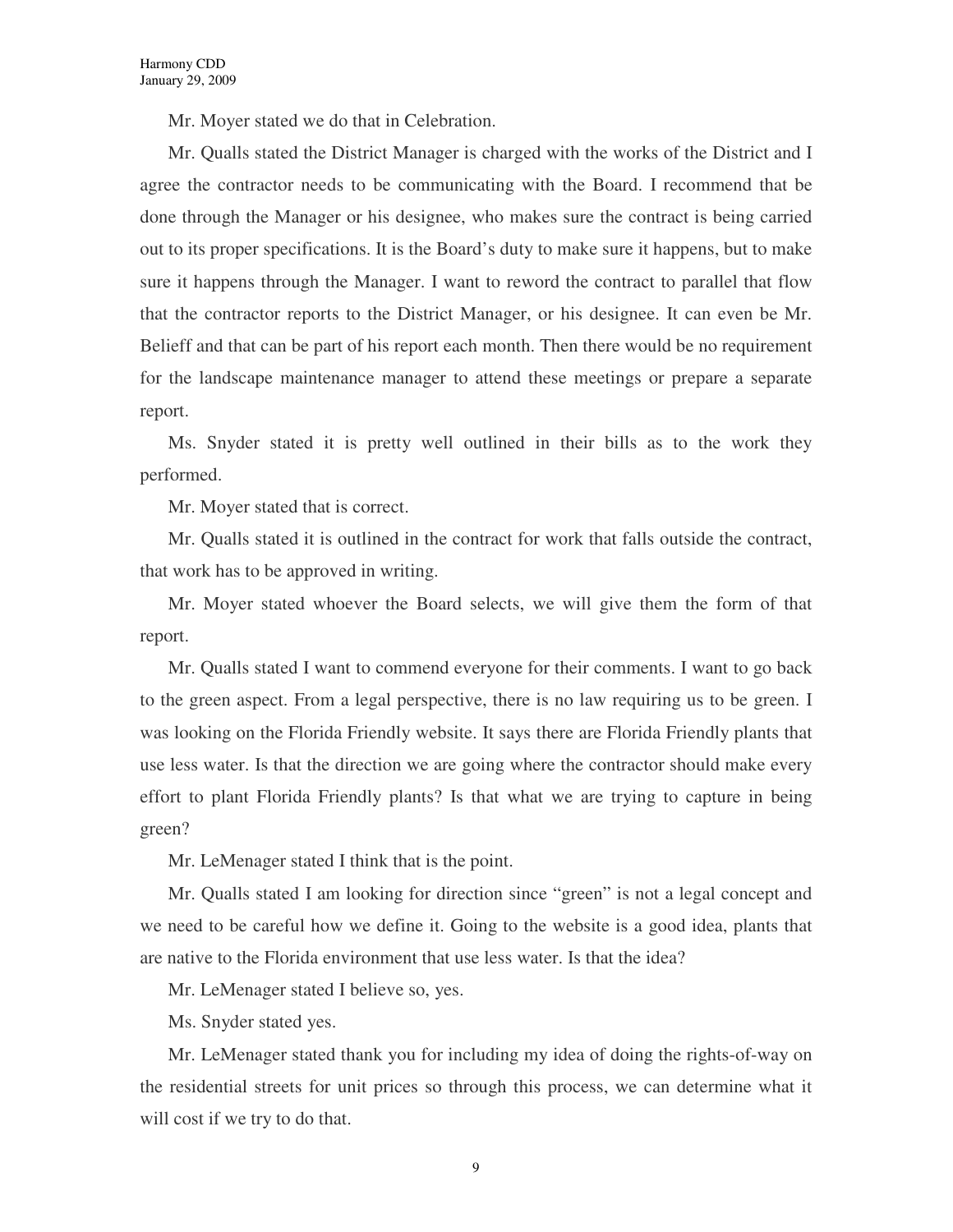Mr. Evans stated they did a good job. They worked with a document that is used often and tailored it to our specific needs. It is my understanding the advertisement was going to be published January 25 and again on February 1.

Mr. Qualls stated there was a question if the advertisement needed to be published one week or two weeks. The District's rules say it must be advertised at least once, and it was advertised on January 25.

Mr. Evans asked what do you need from the Board? Do you need the approval of this document?

Mr. Moyer stated I think that would be appropriate, a motion to approve the contract documents and specifications as amended by this discussion.

> On MOTION by Ms. Kassel, seconded by Mr. O'Keefe, with all in favor, approval was given to the RFP package and documents, as amended above.

Mr. Evans stated good job, everyone.

Ms. Snyder stated this helped a lot.

Mr. LeMenager stated that was my key point was to have a well-defined scope.

Mr. Moyer stated all the bidders will receive this document.

Ms. Burgess stated something else that will help is there is a mandatory pre-bid conference they have to attend. They will be able to ask questions and have them answered at that time.

Mr. Qualls stated the contract we distributed under separate cover will be part of the bid package.

# FOURTH ORDER OF BUSINESS District Manager's Report

### **A. Financial Statements**

Mr. Moyer reviewed the financial statements, included in the agenda packet and available for public review in the District Office during normal business hours.

Mr. Moyer stated we have collected about 43% of our non-ad valorem assessments collected on our behalf by the Tax Collector, which is indicative of those who have mortgages since they will pay at the earliest possible time to take advantage of the discount. This amount is a little on the low side. It is usually 60% to 80% by the end of December but that is indicative of the number of people who have mortgages and those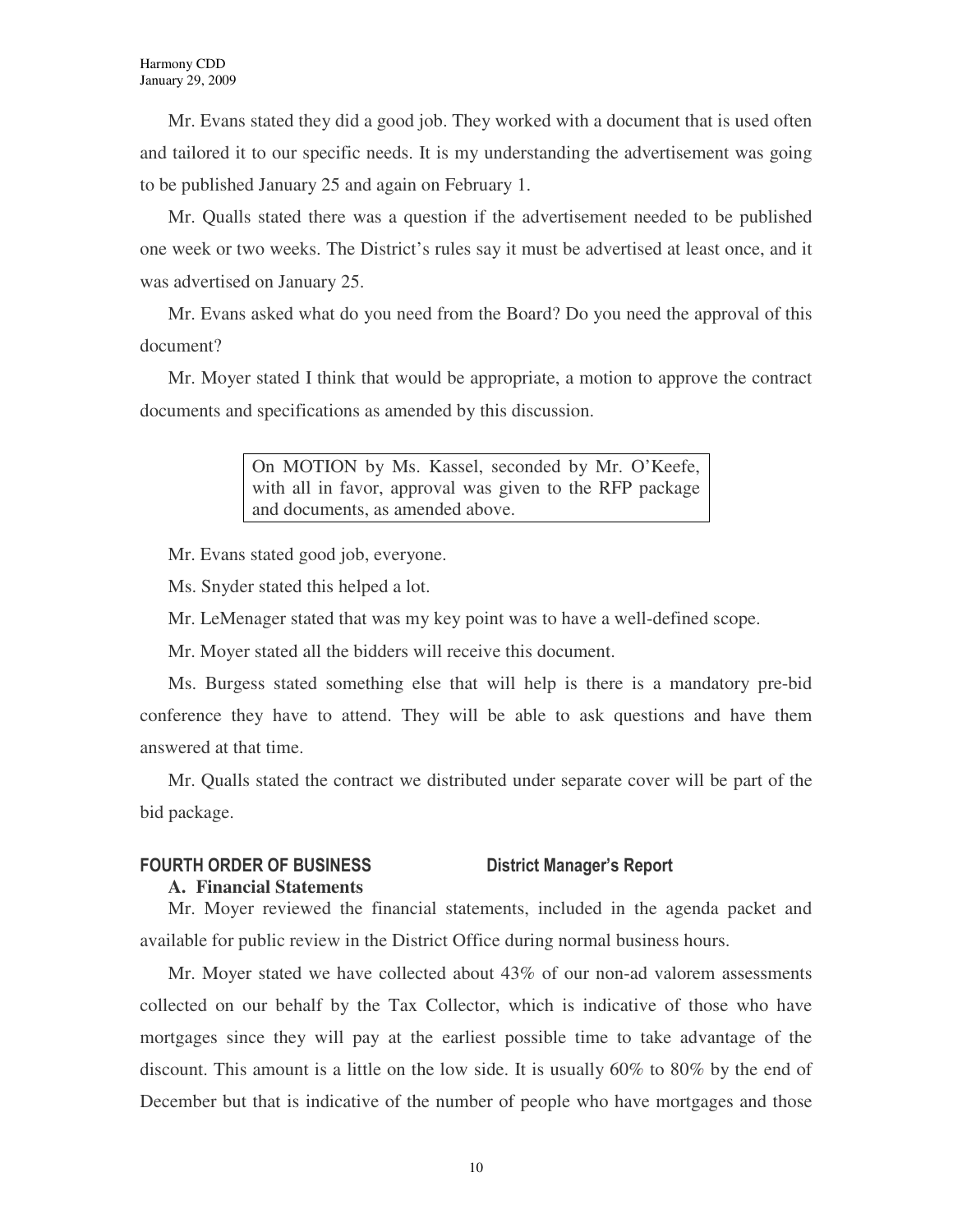lots owned by the developer. There is nothing to be concerned about at this point because we are still within the window of when people pay their real estate taxes.

# **B. Invoice Approval #105 and Check Run Summary**

Mr. Moyer reviewed the invoices and check summary and requested approval.

Mr. LeMenager stated I noted the attorney is still charging for travel time. I presume that will cease beginning with this meeting?

Mr. Qualls stated last month I indicated it will be effective as of January 1, 2009, but on my last invoice, I only charged 90 minutes.

Mr. LeMenager stated I notice that you are also splitting costs with Harmony West. I take it you are now having two CDD meetings back to back?

Mr. Moyer stated we did for a time. Harmony West CDD is new and to the degree they have joint expenses, they will split those.

Mr. LeMenager stated that is great.

On MOTION by Ms. Snyder, seconded by Mr. O'Keefe, with all in favor, approval was given to the invoices as presented.

# **C. Reconsideration of Fiscal Year 2009 Meeting Schedule**

Mr. Evans stated we discussed the possibility of changing our meetings to monthly, to bi-monthly, to quarterly, to daytime or in the evening. We did not come up with a general consensus but we agreed to have today's meeting because of the landscape RFP. Our next meeting is scheduled for February 26 at 9:00 a.m.

Mr. LeMenager asked will we need a February meeting? When are the landscape proposals due?

Ms. Burgess stated March 9.

Mr. LeMenager asked will we have anything to do in February?

Mr. Evans asked is there anything else that will need to be addressed?

Mr. Boyd stated we talked about doing aquatic maintenance as a uniform bid.

Mr. Evans stated I saw an overview for the aquatic program, but I do not know if the manager or the attorney have looked at that.

Mr. Moyer stated no.

Mr. Evans stated Mr. Golgowski put something together regarding the pond maintenance obligations, which are a condition of the South Florida Water Management District (SFWMD) permit for the master drainage permit. It follows along the same lines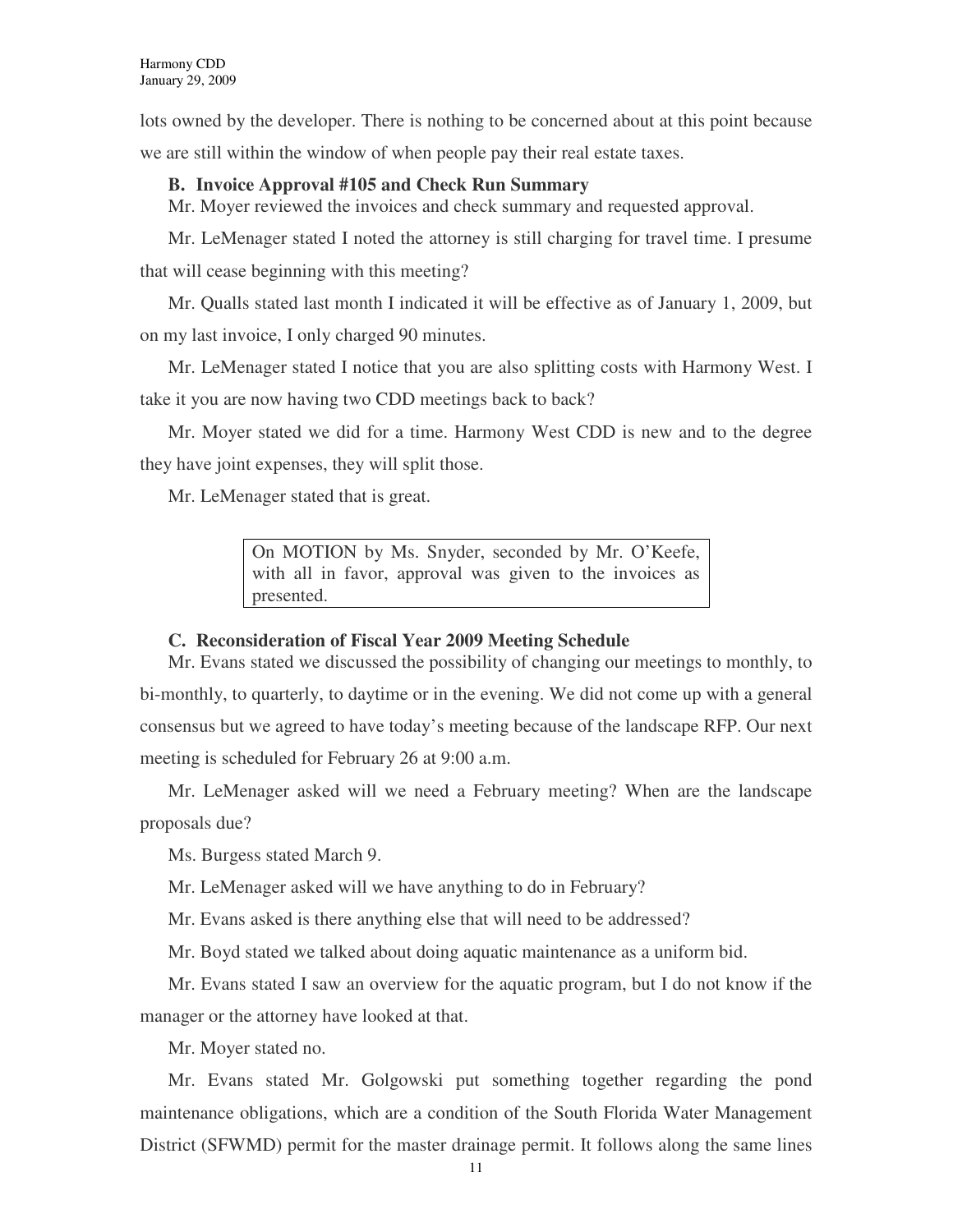of what we did for the landscaping RFP. They put together the mechanics of what needs to take place. You need to look at it from a contractual and execution standpoint as you did with the landscape maintenance RFP. You can send that back to us and let us know what we need to do in order to enact it,

Mr. Boyd stated I brought some exhibits that show the areas that need to be treated.

Mr. Evans stated that scope is under the bid limit, so you can proceed with an RFP and bidding those scopes and have it for us at the next meeting if we reconvene in March.

Mr. Qualls asked if it is under the limit, why do an RFP?

Mr. Moyer stated I want to look at it. We at least want to get several quotes. The bid limit says I can contract without bidding, but I do not think that is good business practice. We can do it on a more informal basis than what we are doing for landscaping.

Mr. Evans stated it gives you the opportunity to work through the documents and go through the bid process to obtain quotes.

Mr. Moyer stated you all had some good input into our landscaping package. We can circulate to the Board what we collectively come up with and get individual feedback. If there are no major changes to the scope, other than the types of things we discussed today, we will get some proposals and bring them to you at your March meeting.

Mr. Qualls stated I recommend a motion to that effect, authorizing staff to put that together, to receive responses after individual Board member review, since it sounds like we will not have a meeting prior to March. Staff will prepare the specifications for an aquatic maintenance program. It is under the bidding limit, and there is no requirement in the rules or charter to go through the formal process. However, it is good business practice to put it out and get several bids. I would like authorization to put together the package, get individual feedback from Board members, and then send it out to receive responses between now and the next time the Board meets.

Mr. Boyd stated aquatic maintenance is different from landscaping in that it includes ponds on the golf course. The CDD has the easement and the right to maintain those ponds. The reason we do aquatic maintenance on all ponds is because the ponds are interconnected on a common system. It does not make sense to have different contracts for different ponds. We need one uniform contract that provides the same aquatic program for all the ponds under one contractor. The purpose is to control aquatic weeds, other nuisance algae and nuisance species.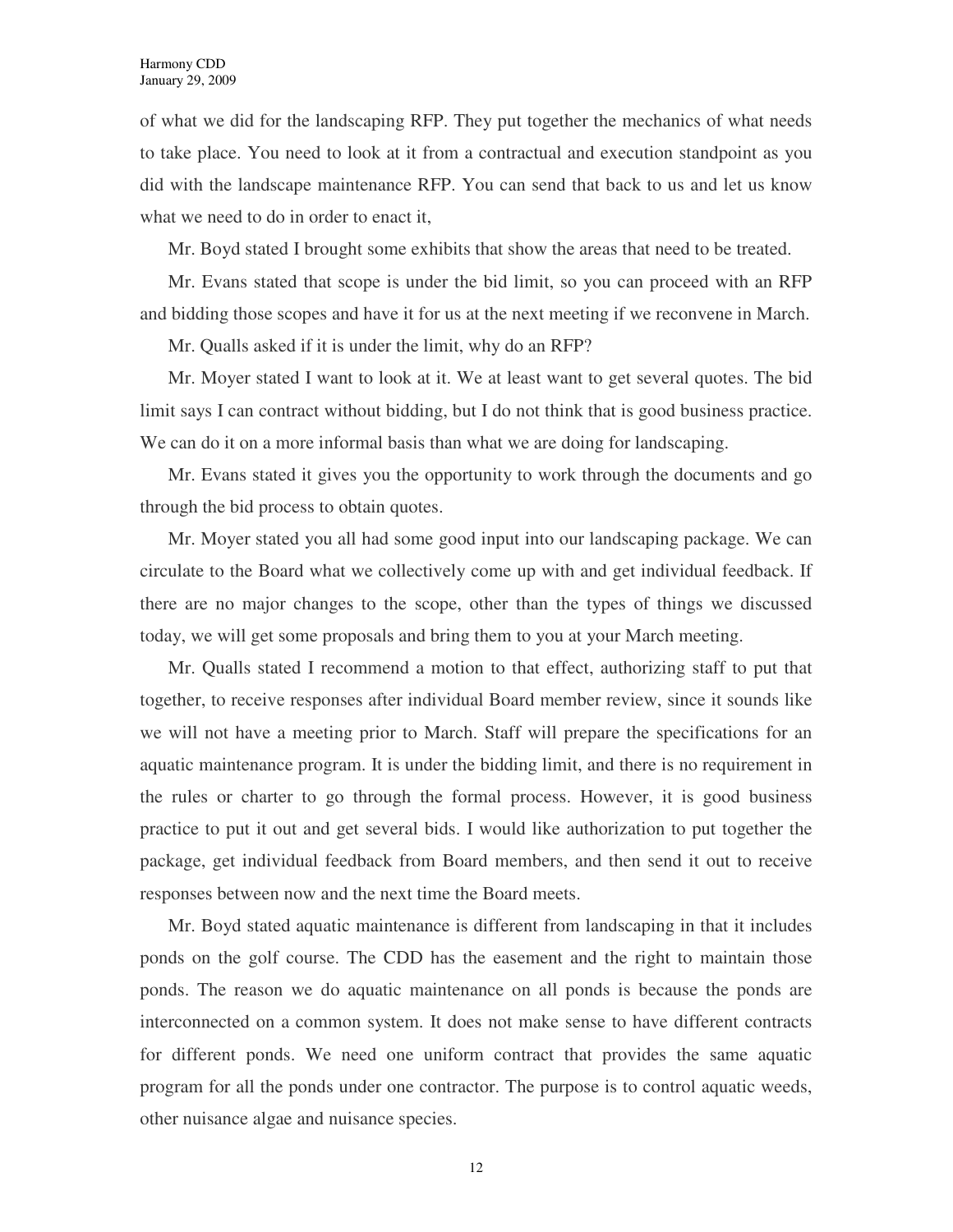Mr. LeMenager asked does the golf course make contribution to the maintenance of the ponds?

Mr. Boyd stated through their assessments paid to the District.

Mr. Evans stated we mentioned there is a master permit with SFWMD to the CDD. It is the CDD's responsibility because all the water from all the ponds drains into various lakes. The lakes on the golf course receive drainage from the roadways. SFWMD wants a single body to be responsible for overall aquatic maintenance, not so much the landscape maintenance. The golf course maintains the landscape areas around the ponds up to the edge. Because the ponds are interlinked, not with every other lake, but within the tiered system, you want those treatments to occur at the same time.

Mr. LeMenager stated the system worked terrific with all the rains we have had.

On MOTION by Mr. O'Keefe, seconded by Ms. Snyder, with all in favor, approval was given for staff to prepare and distribute an RFP package for aquatic maintenance services, to receive individual feedback from Board members, and to proceed with the RFP in order to present the results at the March 26, 2009, meeting.

Mr. Evans stated it was suggested that we not have a meeting on February 26 but we convene on March 26.

Mr. LeMenager stated proposals are due March 9. That means they will sit there for three weeks before we do anything. Have we thought through the schedule? Is that soon enough?

Mr. Moyer stated we need a little time because staff has to review those proposals. We have to get that to you in order to do your scoring. I do not think you can do it as early as the  $10^{th}$  or  $11^{th}$ .

Ms. Snyder stated I already made plans and will not be back until then.

Mr. Evans stated we discussed that the bid opening is on March 9. Staff has until the 16<sup>th</sup> to review them. They will forward them to Board members to review prior to the meeting on March 26.

Ms. Burgess stated part of the review is contacting all of their references. That is one of the elements in the scoring criteria. I fully expect we will have eight to ten people responding and we need to contact at least three of their references. That will take staff some time to do, about four or five business days.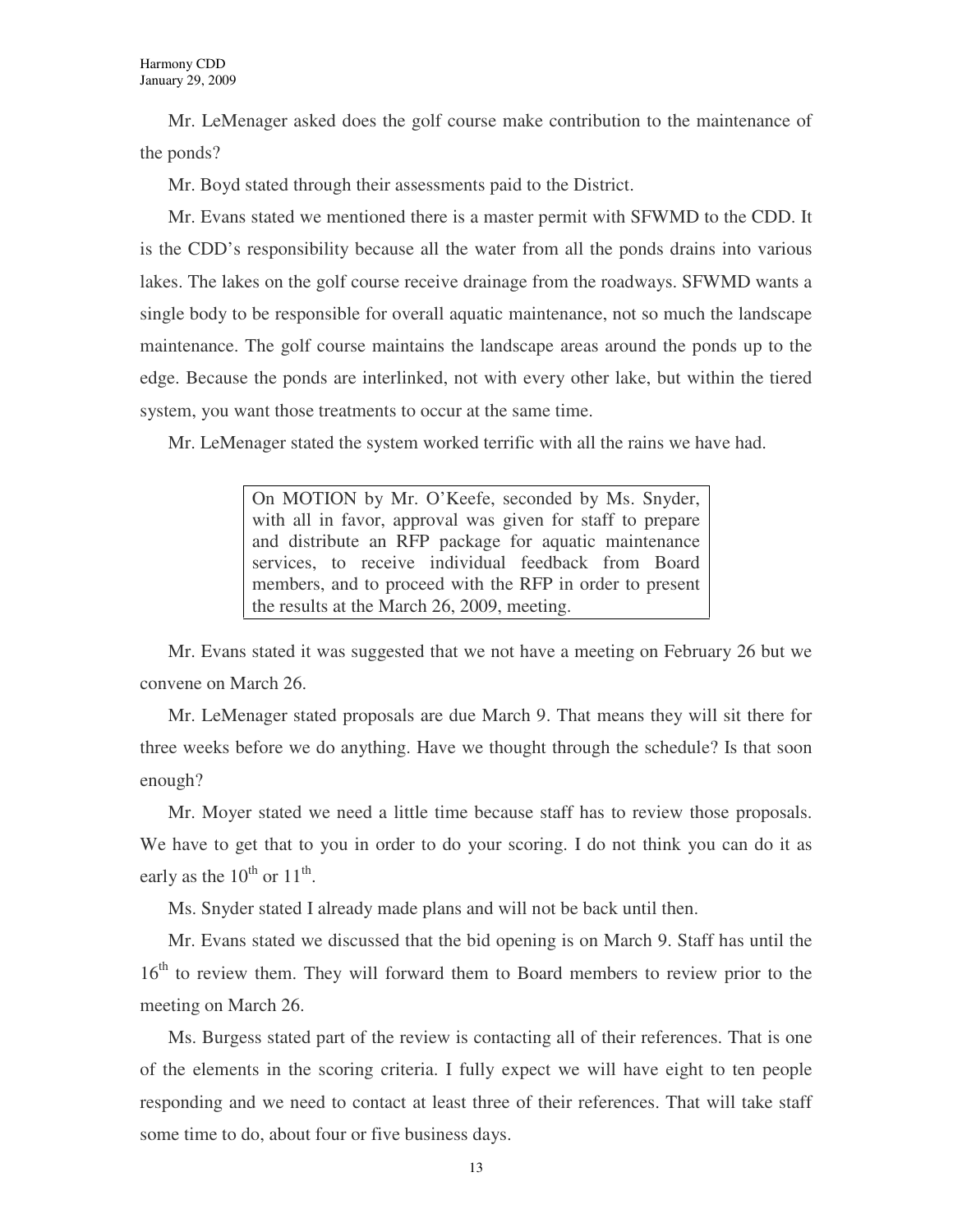Mr. Evans asked is the consensus to have the next meeting on March 26 at 900 a.m.?

Mr. LeMenager asked may I suggest an evening meeting? There seems to be some support for it according to our meeting minutes from last month. Let us see if we can get some additional people to come to the meeting. The idea was to keep the current dates, but if we can get people to come, terrific. Otherwise, we gave them the opportunity and we are going back to 9:00 a.m.

Ms. Snyder stated I agree with the last Thursday of the month; it does not matter to me if it is morning or evening.

Mr. LeMenager stated let us try it in the evening and give everyone enough notice. Let them know this is their opportunity to participate.

Ms. Snyder stated if there is not an increase, we should make it convenient for people who have to travel.

Mr. LeMenager stated I am in complete agreement.

Mr. Evans stated we also have staff from Harmony Development.

Mr. Moyer asked do you want to begin at 6:00 p.m.?

Ms. Snyder stated whatever is convenient for staff.

Mr. LeMenager stated we can do it as early as 5:00 p.m. if that works better for you.

Mr. Haskett stated I need to confirm the room is available in the evening.

Mr. Evans stated if the room is available, we will meet at 6:00 p.m. Otherwise, the meeting will be at 9:00 a.m. We will give you ample time to send a notice to everyone.

> On MOTION Mr. LeMenager, seconded by Ms. Snyder, with all in favor, approval to hold the next meeting on March 26, 2009, at 6:00 p.m. if meeting room is available. Otherwise, the meeting time will be 9:00 a.m.

# FIFTH ORDER OF BUSINESS Attorney's Report

Mr. Qualls stated I want to thank everyone for your thorough review and comments on the bid specifications. I also want to thank Mr. Haskett. He worked hard on this bid package. His institutional knowledge and his research in how to make it better was extremely helpful.

# SIXTH ORDER OF BUSINESS Engineer's Report

Mr. LeMenager stated I was able to find documentation for one easement that exists but I did not find an easement for the properties along U.S. 192 or that they were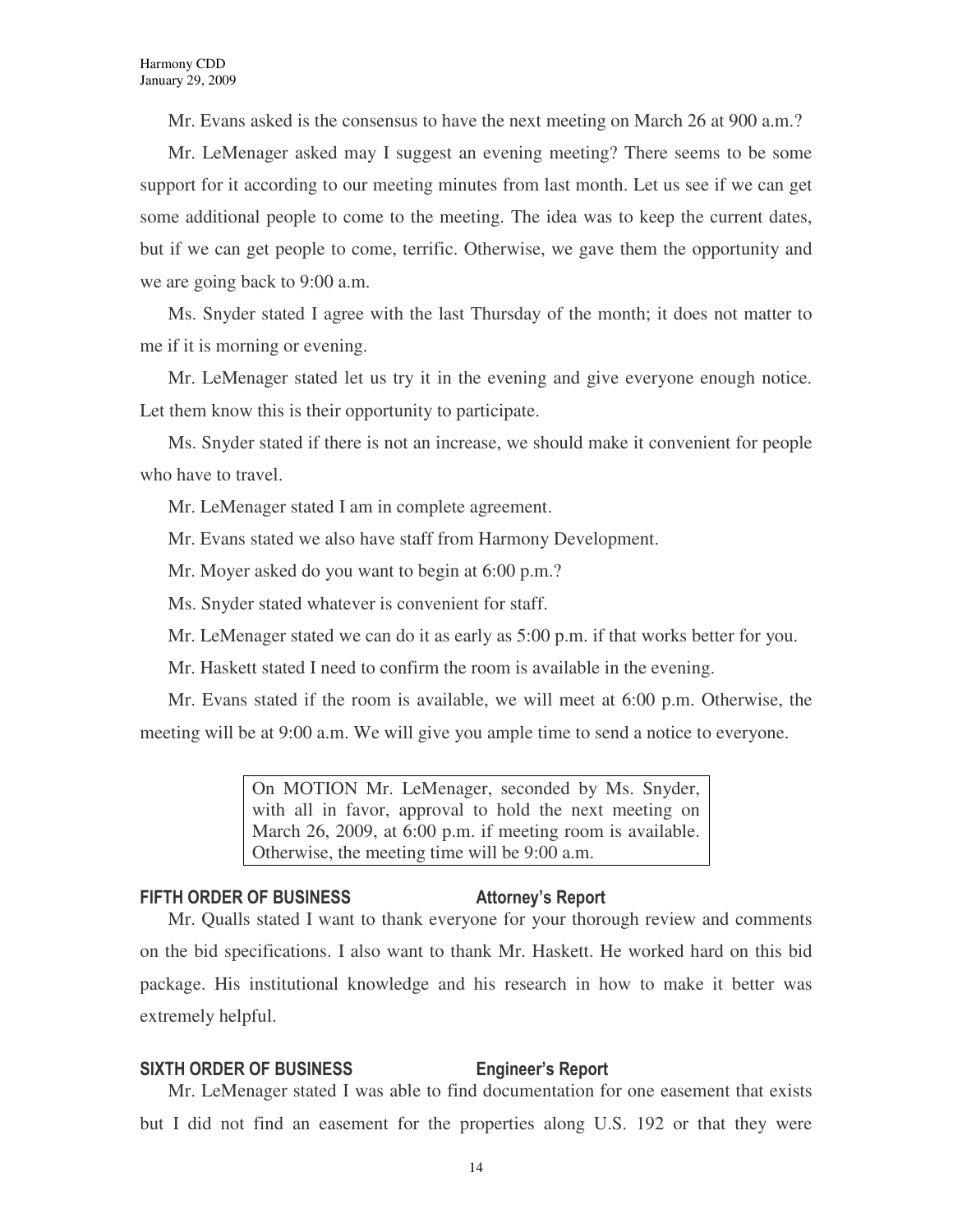transferred. I have two points. I think we need to document those easements. Why have we not been transferred ownership of the property at the front?

Mr. Boyd stated I have a blanket drainage easement that the District has over the entire District, except for platted lots. The purpose is so the CDD can maintain any drainage facilities excluding platted neighborhoods. I also have a blanket ingress/egress that allows the CDD to enter any and all park areas from any point on the property. To speak to the areas along U.S. 192, two ponds were built with phase 1 construction, which consisted of the ponds, the entrance road, Town Square, this portion of Five Oaks Drive, and Cat Brier Trail up to Buck Lake. When that work was completed, it was platted and the rights-of-way for the roadways, from back of curb to back of curb, were conveyed to the County. The landscape and utility tracts were conveyed to the District to maintain the utilities. At that time, the CDD owned all the water and sewer utilities. The balance of the property was not platted because the development parcels remained undefined. We had established a spine road and we built the ponds. During that same period of time, the developer initiated a program with FDOT for the widening of the roadway several years in advance of their original schedule, which included the underpass to the high school. With that in place, DOT needed drainage easements to all four ponds. They are joint use ponds for DOT and the CDD for water running off the roadways. They have maintenance easements over them by both DOT and the CDD. They are being used by the public, by DOT and by the CDD. The developer has no ability to use them for private development purposes but the legal property lines were not defined other than in the easement. That was because Town Center had not yet been designed. The blanket ingress/egress easement applies to the front section west of the entrance, which is the public use trail that gets everyone to the high school. The reason the CDD does not own it is because it is better to wait until the two undeveloped property on either side of the entrance are platted and the dedications are done one time. One of the developments that came up when Town Center was being designed is that truck access needs to be at a second entrance rather than having them come in on Harmony Square Drive. We are working with DOT now to finalize this easement. If we had them under conveyance now, we probably would not be able to create that second entrance.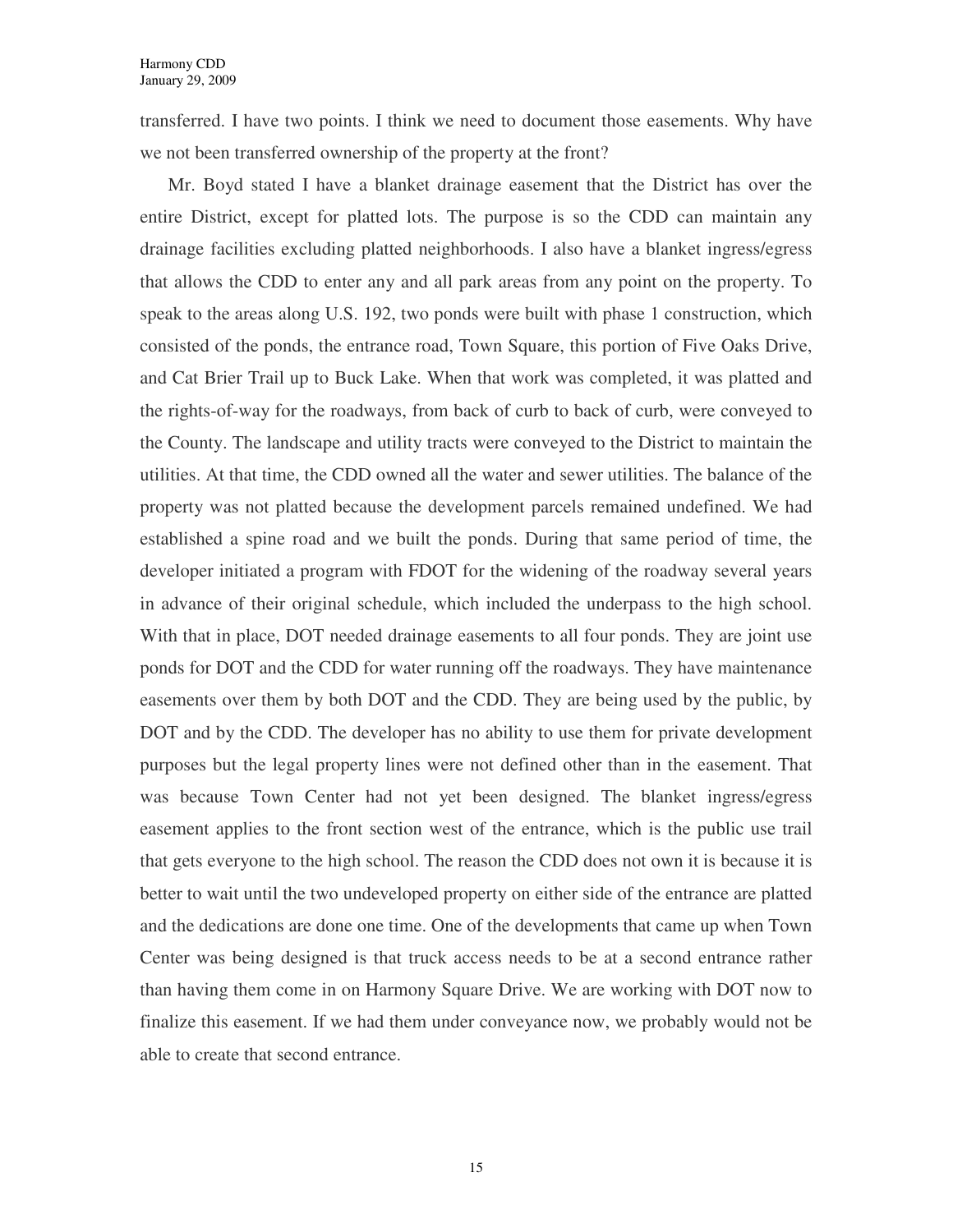Mr. Evans stated there is an interlocal agreement between DOT and the CDD whereby DOT granted to the CDD to do the landscaping in the median and the rights-ofway on the basis that the District maintains that landscaping.

Mr. Boyd stated that pertains to maintenance of the DOT right-of-way shown in green on the map. The CDD maintains the right-of-way because of the grant to allow the plantings that DOT would not traditionally install. We installed nicer plantings than DOT would do. We have an obligation to maintain the median and right-of-way because DOT will not. They are all green friendly plantings that have low irrigation requirements. The intent is to show that all the DOT right-of-way is included to the high school, on both sides of the highway.

Mr. Qualls stated Section 190.011(7)(a), Florida Statutes, the District shall have and the Board may exercise the following powers, to hold control of any public easements and to make such easements for any of the purposes authorized by this Act and that fits inline with these maintenance easements.

Mr. Evans stated there is a blanket easement that was granted in 2000 over the entire land in the CDD as an access easement. The intent was, when each plat is recorded, that plat will supersede that easement over the top of the property. When the plat is recorded, it defines where the District continues to have an easement. Either they own the property or they have other easements on there. After the plat is recorded, the District issues an amendment to that drainage easement, which removes all of the land that is within the boundaries of that plat and supersedes it with the conditions set forth in the plat. This way you remove the easement from the platted lots for each subdivision. I have the seventh amendment to the drainage easement for parcels D2 and E, which have been platted and it modifies the drainage agreement that we need to act on. I am requesting approval of this agreement. The original agreement lays out the parameters for modifications to this drainage easement.

Mr. Boyd stated it removes the private lots from the CDD drainage easement. This document will take care of all lots in parcels D2 and E at the same time and remove our responsibility.

> On MOTION by Mr. O'Keefe, seconded by Mr. LeMenager, with all in favor, approval was given to execute the seventh amendment to the drainage easement, as discussed.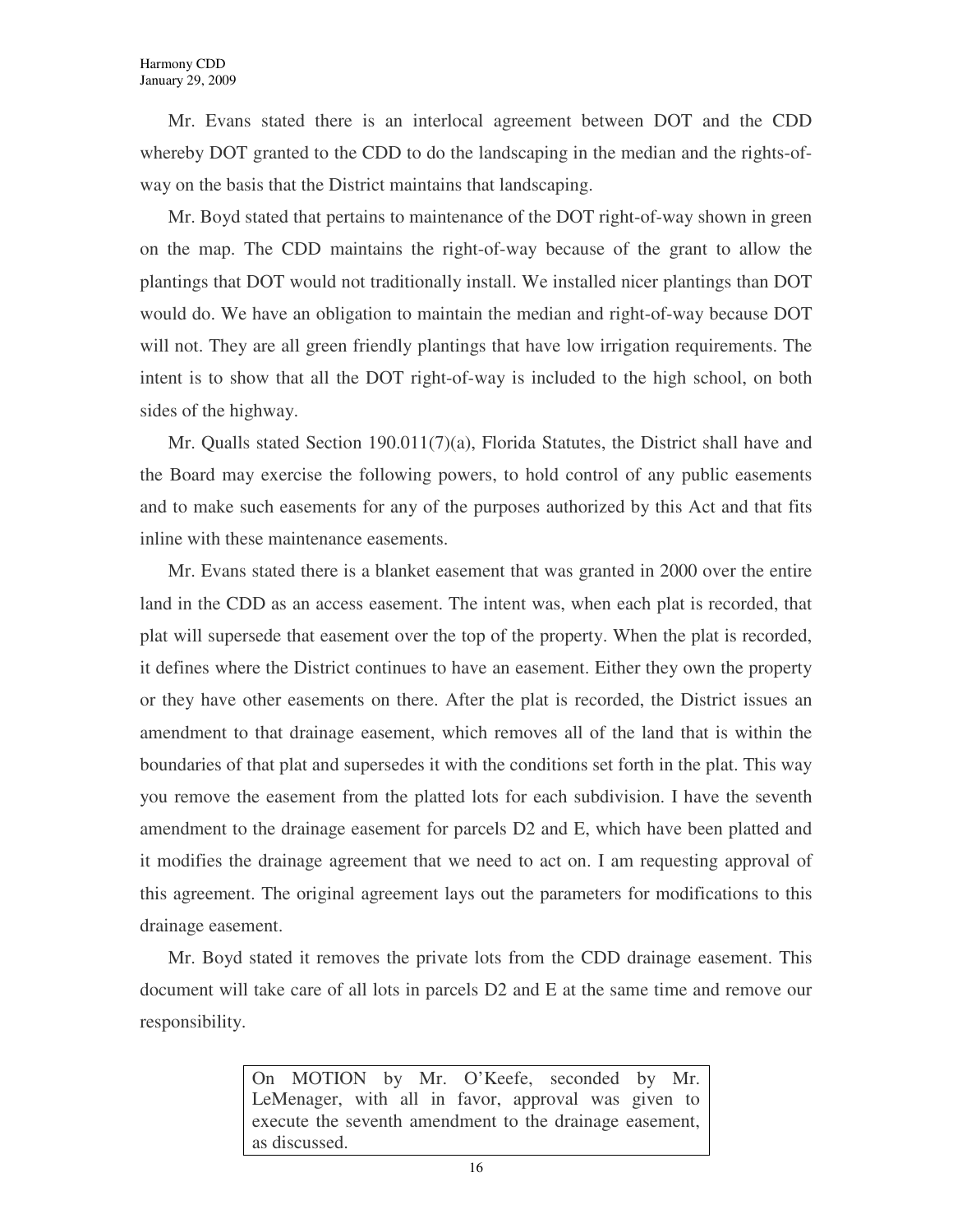Mr. Evans stated the land along U.S. 192 will be deeded at some point. There has been a provision and practice in place when the District was established that for areas like the access walk, when the plat is finished and recorded, that is when all those properties will be conveyed.

Mr. LeMenager stated that makes perfect sense.

### **A. Acknowledgement of Consent to Assign Engineering Contract**

Mr. Boyd reviewed the consent to assign the engineering contract to Woolpert as a result of the merger with Miller, Einhouse, Rymer & Boyd.

Mr. Qualls asked is this the typical assignment where the terms are the same as the existing contract?

Mr. Boyd stated yes, it has the same terms as the existing contract. The updated hourly rates are attached, which are favorable to the District. It is a master agreement for us to attend these meetings and doing anything the Board directs us to do at these meetings. For larger projects, there will be a separate, specific contract.

> On MOTION by Mr. LeMenager, seconded by Mr. O'Keefe, with all in favor, approval was given to execute the consent to assign the engineering contract to Woolpert.

# **B. Consideration of Proposal to Design a Water Line Loop Connection**

Mr. Boyd stated related to the utility infrastructure, Harmony was required to build the water and wastewater infrastructure for the neighborhoods. Once it was built and accepted, Toho Water Authority will accept ownership and maintenance for those facilities. Infrastructure includes water lines that provide not only potable water but fire protection services as well. There is a dead line that runs along the phase 3 infrastructure, which is Five Oaks Drive all the way until it dead ends into Cat Lake. That line alone will not be able to provide fire protection for the east side of the community. The utility master plan approved by Toho Water Authority provides a link that runs from neighborhood E across the wetland, tying into the CDD property shown in yellow. Then it ties back into the infrastructure roadway. The purpose of that loop is to loop the neighborhoods. If, for some reason, there is an outage or a line is closed, water can go back up the other direction. It is the completion of the water system for the CDD. The reason it has not been built, previous to neighborhood E being completed, there was a span that the CDD was waiting for the developer to put in place. Now that D2 and E are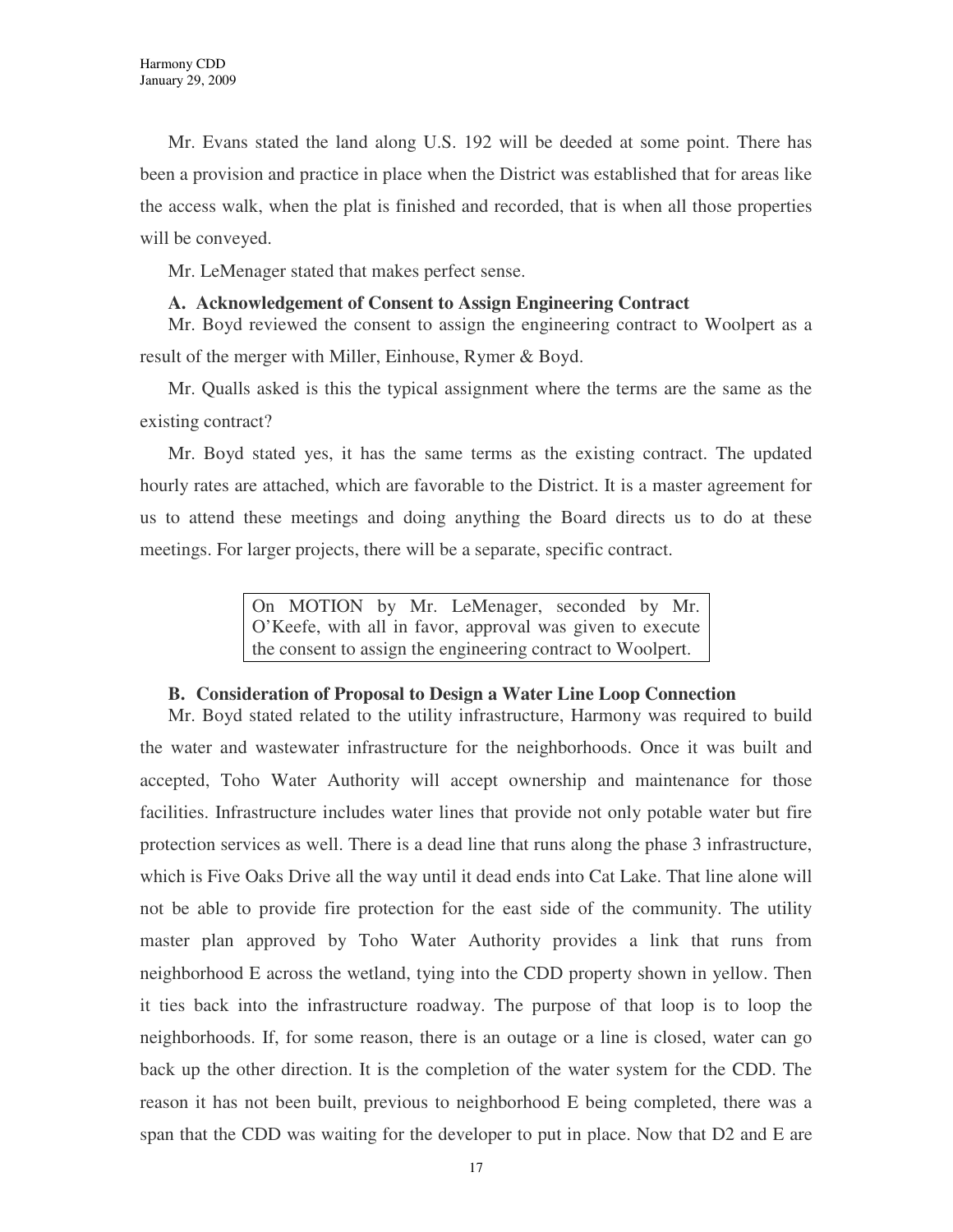completed, the CDD can connect and complete the line. There is a SFWMD permit that allows for the wetland crossing. We are going to evaluate that construction two ways. One is a directional bore that will result in no impacts to that wetland. Another one is selective hand clearing so the pipe can be trenched and land can come back to its natural state after installation is complete. The proposal is for this scope of work.

Mr. LeMenager asked why do this now? This is \$20,000 for a design project and we know the state of the current economy. The developer cannot sell properties on that side and we are years away from actually doing anything on that side. Realistically, we have a gorgeous neighborhood E that has not had any home sales.

Mr. Boyd stated there are two reasons. One, it provides an alternate route for water to go to the neighborhoods if you need maintenance. All the water for the neighborhoods comes through Five Oaks Drive. If there was a breakage and the line had to be shut down, there would be no water for the entire balance of the neighborhoods. This is typically the case in the initial phases of a development. It is not practical to create a loop in the initial phases but it is desirable when it can be completed. The second reason is that there are funds in the capital projects fund and there are restrictions on how long those funds can remain in place.

Mr. Evans stated it is an obligation on behalf of the water utility plan.

Mr. LeMenager stated I think the ability to provide fire protection for the property we have developed is a very strong argument,

Mr. Boyd stated that is correct.

Ms. Snyder stated getting this done will make it easier to get the trails through the wetland.

Mr. Evans stated he will explore whether to jack and bore, or to clear and put the pipeline through.

Mr. Boyd stated the alignment will line up with the trail

Ms. Snyder stated with the economy the way it is, it will be more economical to do it now than to put it off.

Mr. Boyd stated one advantage in doing it now is we will get better pricing for capital projects.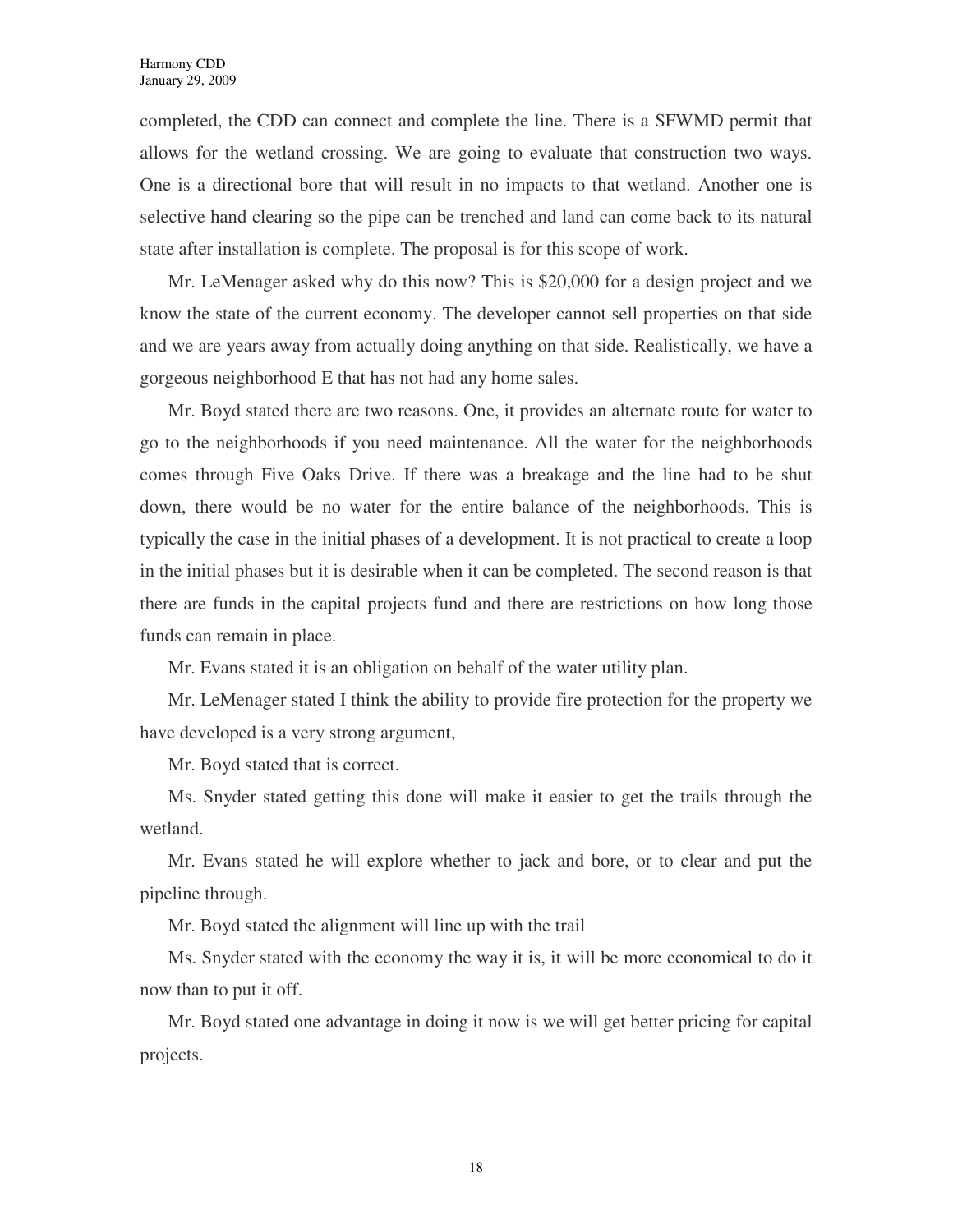On MOTION by Ms. Snyder, seconded by Mr. O'Keefe, with all in favor, approval was given to the proposal for the water line extension.

Mr. Boyd stated I have a follow-up item that Ms. Kassel requested of us at the last meeting. She observed cracks in sidewalk along Cat Brier Trail. Rick Gierok from our office walked that area from the southern end to the northern end. He did identify some locations. Some locations are in the sidewalk inventory that were noticed last year but were not severe enough to warrant maintenance at that time, and we observed some new ones that were not in that original inventory and possibly were not there at the time or they may have been missed. It has been a year since we did an inventory, and sidewalks are a constant maintenance issue. I am not surprised that we have new cracks or spawling. I distributed a copy of the report we prepared and I will highlight our recommendations. There are seven locations that Mr. Gierok observed and photographed. The last three are the ones we feel warrant immediate attention. Last year we also prepared a sidewalk maintenance policy, and that classified different categories of cracks or damage. Priority level 1 is anything that has a ¾-inch or greater vertical or horizontal separation. Items 5, 6, and 7 have that. It is our recommendation to coordinate with the District Manager to get a price to repair those three areas. Even the other areas do not warrant immediate attention, we recommend getting a price as well since the contractor will have to mobilize anyway to make the priority repairs. The CDD already has the authority to repair items 5, 6 and 7 without any further action from the Board because they fall within category 1, which is the policy of the Board to be repaired as soon as possible.

Mr. Evans stated the Manager is authorized to repair items 5, 6 and 7 and get pricing on the other areas.

Mr. Moyer stated we will proceed to do that.

# SEVENTH ORDER OF BUSINESS Developer's Report

Mr. Haskett stated at the last meeting, you authorized the repair of the fence at Lake Shore Park as well as the latches and hinges at the dog parks. They were completed a couple weeks ago and I did an inspection with Chapco. I was not happy with the hinges that were installed. I had them modify the hinges and latches to my satisfaction. The gates were really stiff and I had them put a sleeve in the post so the hinges will slide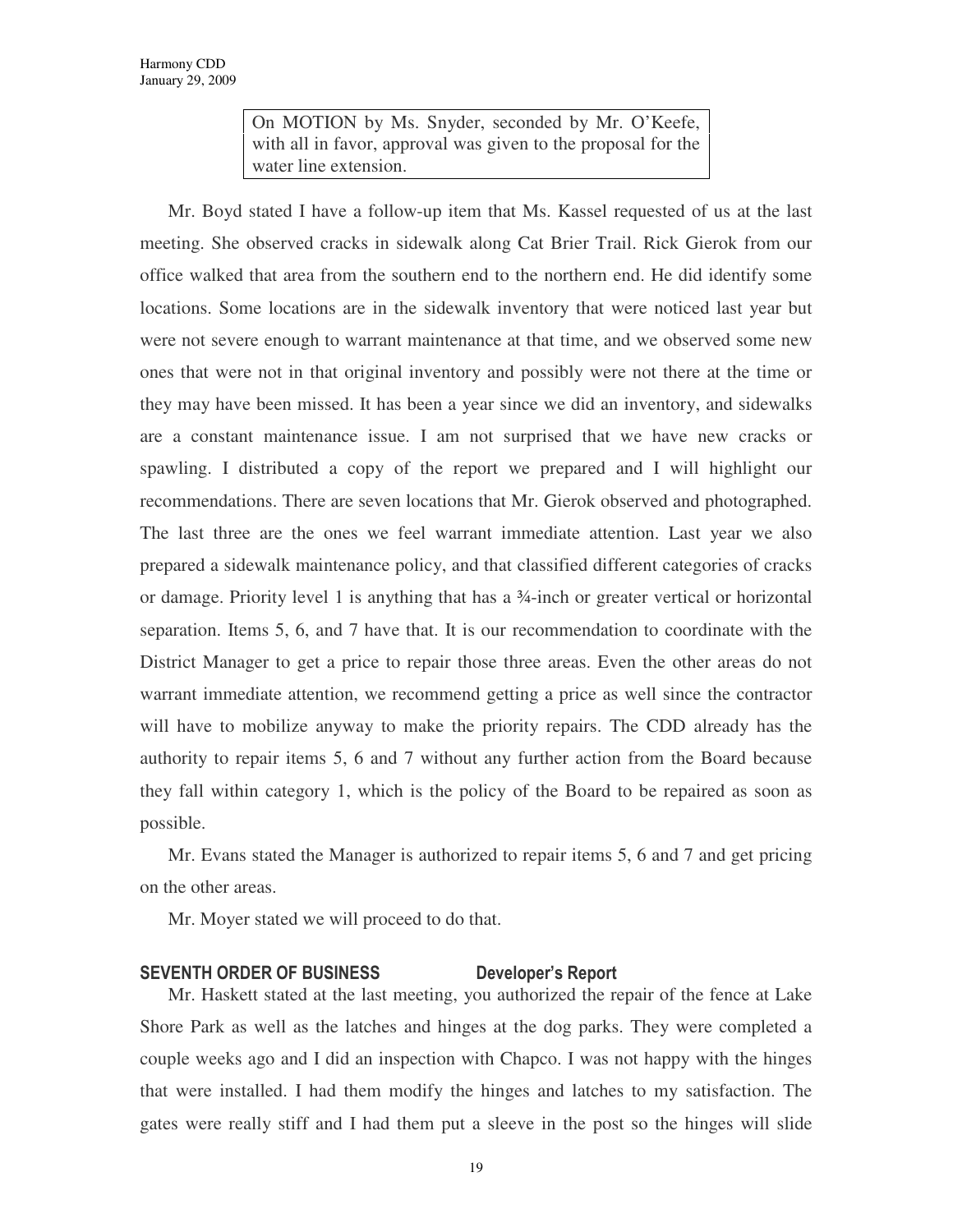easily and the gates will not stay open. They did a good job of following up on that. The Board authorized mulch for the playgrounds, and that was completed last week. We had a nice comment from a mom saying how nice it was and how much her kids enjoyed it. The arborist is almost complete but he did have a large scope of work. He is in the Birchwood and Cypress neighborhoods, and he should be complete by next week. He apologized for his extended schedule but he did fit us into his busy schedule. He would appreciate our leniency in him taking longer than originally proposed.

Ms. Snyder stated he did a great job cleaning up. They cleaned it up right away.

Mr. Haskett stated I have not received any complaints on his services. There is a Virginia Baker Pool and Safety Act that has to be acted on throughout the whole United States. I received proposals from Spies Pool and Pool Works, as recommended by our pool maintenance contractor. All the pool drains in every pool within the United States have to be upgraded to a larger, non-entrapment drain cover. That was supposed to be done by December 19, 2008, but since every pool has to have this done, the manufacturers could not keep up with the legislation that had been enacted. Therefore, they were delayed in manufacturing the product. I am looking for authorization for Pool Works to do the work once the covers come in. That will satisfy the health department when they come out to inspect the pool. As long as we have a contract initiated, they will not close the pool. If we do not have a contract in place, they can shut the pools down until they are rectified. The cost is \$775 for the Swim Club, \$700 for Ashley Park and \$250 for the wading pool, compared to \$1,200 apiece for each pool from Spies. Unfortunately, there is no alternative to the rule.

Mr. Moyer stated we have several other communities that have this issue. The price Mr. Haskett obtained is a very good price.

Ms. Snyder asked is it the same quality?

Mr. Haskett stated yes.

Mr. Qualls asked is there a timeframe within the contract when the work will be done, or is it as materials become available?

Mr. Haskett stated it is as materials become available. They expected to start production of that drain cover in mid-January. It is a matter of having this on file for the health department.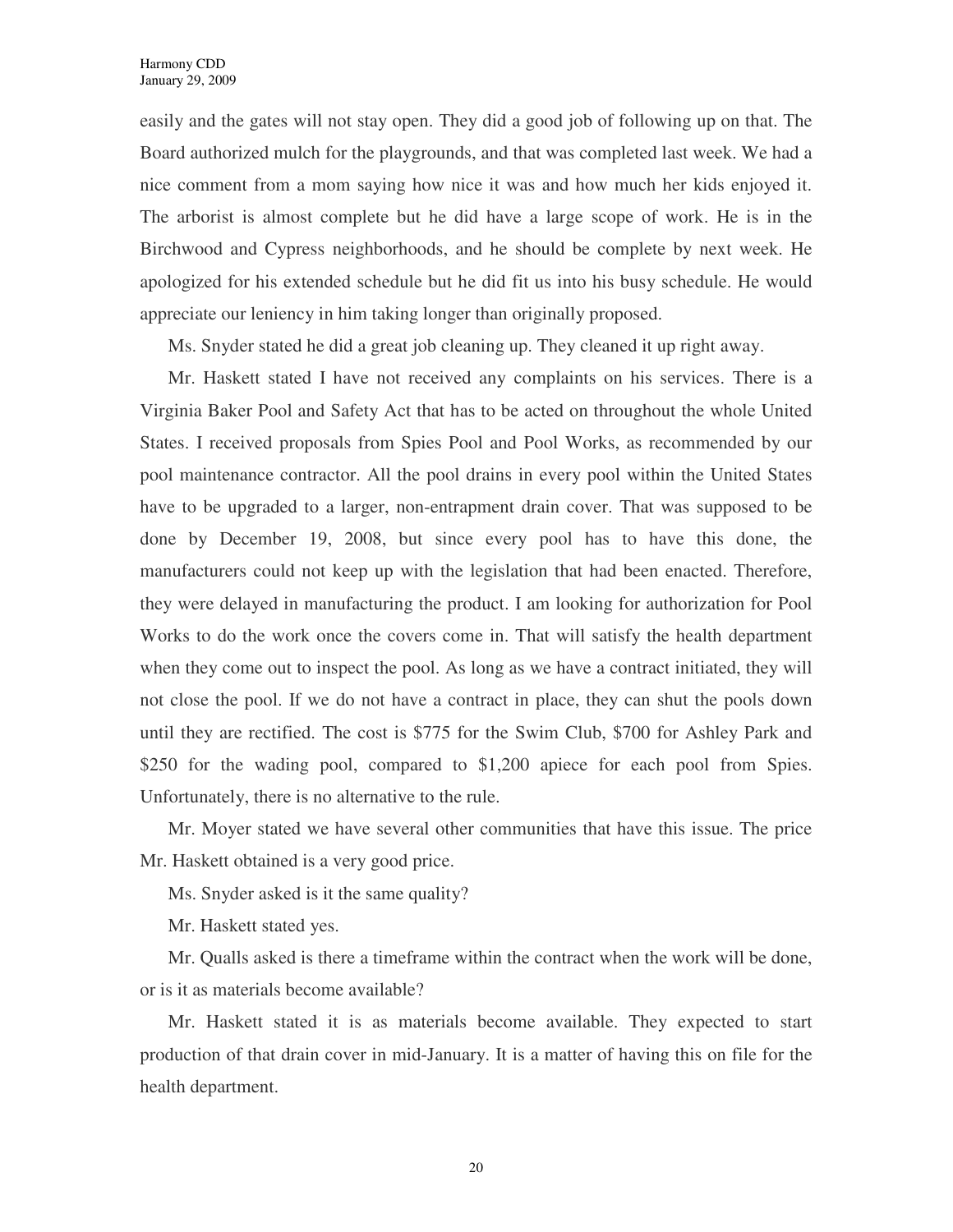On MOTION by Ms. Snyder, seconded by Mr. LeMenager, with all in favor, approval was given to execute the agreement with Pool Works to install the new drain grates, in the total amount of \$1,725.

Mr. Haskett stated I have a plan of tree pruning strategies throughout the life of the trees to distribute to everyone.

# EIGHTH ORDER OF BUSINESS Monthly Boat Report

Mr. Belieff reviewed the monthly boat report as contained in the agenda package and is available for public review in the District Office during normal business hours.

Ms. Snyder stated I was at an auction recently and got a lot of fishing poles if you would like them.

Mr. Belieff stated that would be great. I can pick them up from you. I think doing anything with kids and fishing is a positive event. With boat orientations, we had about four this past month. They used to be on Saturday, but now I try to accommodate their schedule. It can take up to an hour and some people cannot do it on weekends. We are proposing that my days off be Tuesdays and Wednesdays.

Mr. Golgowski stated the lake is already closed on Tuesday, but that leaves two days uncovered at the lake unless there is a special request. He does 12-hour shifts on the weekends.

Mr. Belieff stated that prevents overtime hours.

Mr. Evans asked are you proposing to close the lake Tuesday and Wednesday to coincide with your days off?

Mr. Golgowski stated yes, for now. Until we get a backup person, that individual could cover Wednesdays.

Mr. Evans asked until such time you have the volume that justifies it?

Mr. Golgowski stated yes. We are trying to orient people more toward weekends.

Mr. Belieff stated a lot of people call me and I try to require 24-hour notice on reservations. Sometimes they call on the spur of the moment and I try to do what I can for them. Without any notice, it is hard for me to make plans with my schedule. I try to be around all the time on weekends. That is the heaviest activity.

Mr. Evans stated what I am hearing is that you want to establish a policy that the lake is closed Tuesday and Wednesday on a consistent basis for now until we have a demand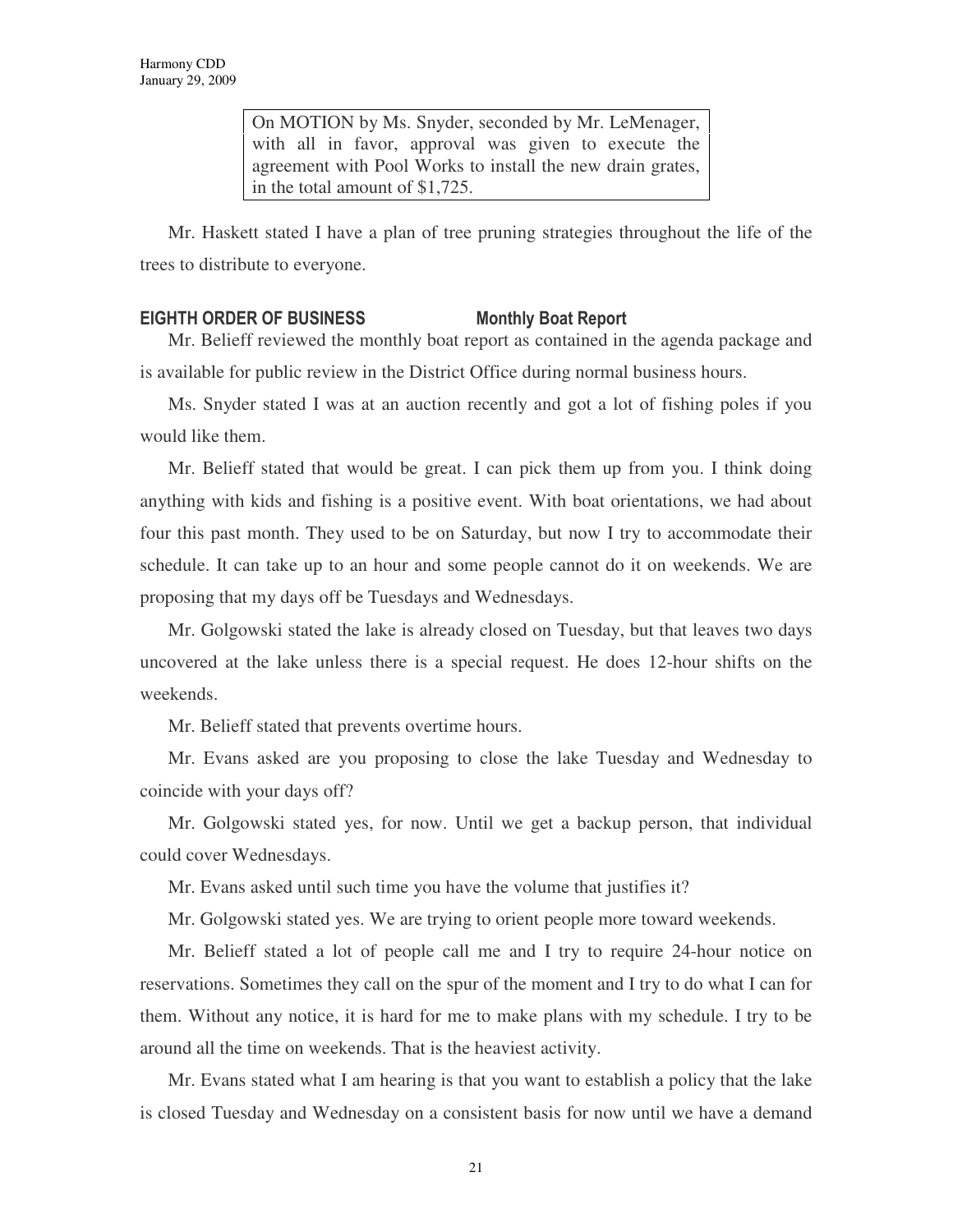where we cannot handle it the rest of the week. That will also give Mr. Belieff some consistency in having his days off.

Mr. LeMenager stated when we say "closed," the boats are not available but someone can still fish from the dock.

Mr. Golgowski stated yes.

Mr. Belieff stated the lake is always closed on Tuesday for boating activities.

On MOTION by Mr. O'Keefe, seconded by Ms. Snyder, with all in favor, approval was given to close Buck Lake on Tuesday and Wednesday each week for boating activities.

Ms. Snyder stated two people called me about the boats and they said they had called a day in advance and you told them just to call an hour before they wanted to go out and they were put off about that.

Mr. Belieff asked did they call me back?

Ms. Snyder stated I do not know but they were really upset because they thought they were supposed to call a day in advance. The quote was to call back an hour before you want it.

Mr. Belieff stated I may already have had previous reservations on the boat.

Ms. Snyder stated I asked them that, and they said you did not indicate that. If that is true, then tell them that is the case.

Mr. Belieff stated if you have a reservation at 11:00 a.m., I want you to call at 10:00 a.m. to make sure the boat is back. If someone else has the boat, I need to make sure they are back to the dock and that the boat is charged. Sometimes I have people who do not come back when they are scheduled to return.

Ms. Snyder stated I understand that. Is the rule to please call the day before you want to take the boat?

Mr. Belieff stated it helps for me to plan my day.

Ms. Snyder stated I recommend calling as soon as you can when you want the boat, no matter what day it is. They were concerned that you did not take the reservation and you did not say the boat was already reserved but you wanted them to call back the next day. They also wondered if you could post the schedule.

Mr. Golgowski stated there was one incident that sounds like what you are talking about. Mr. Belieff was off on Wednesday and they wanted to take the boat out that day.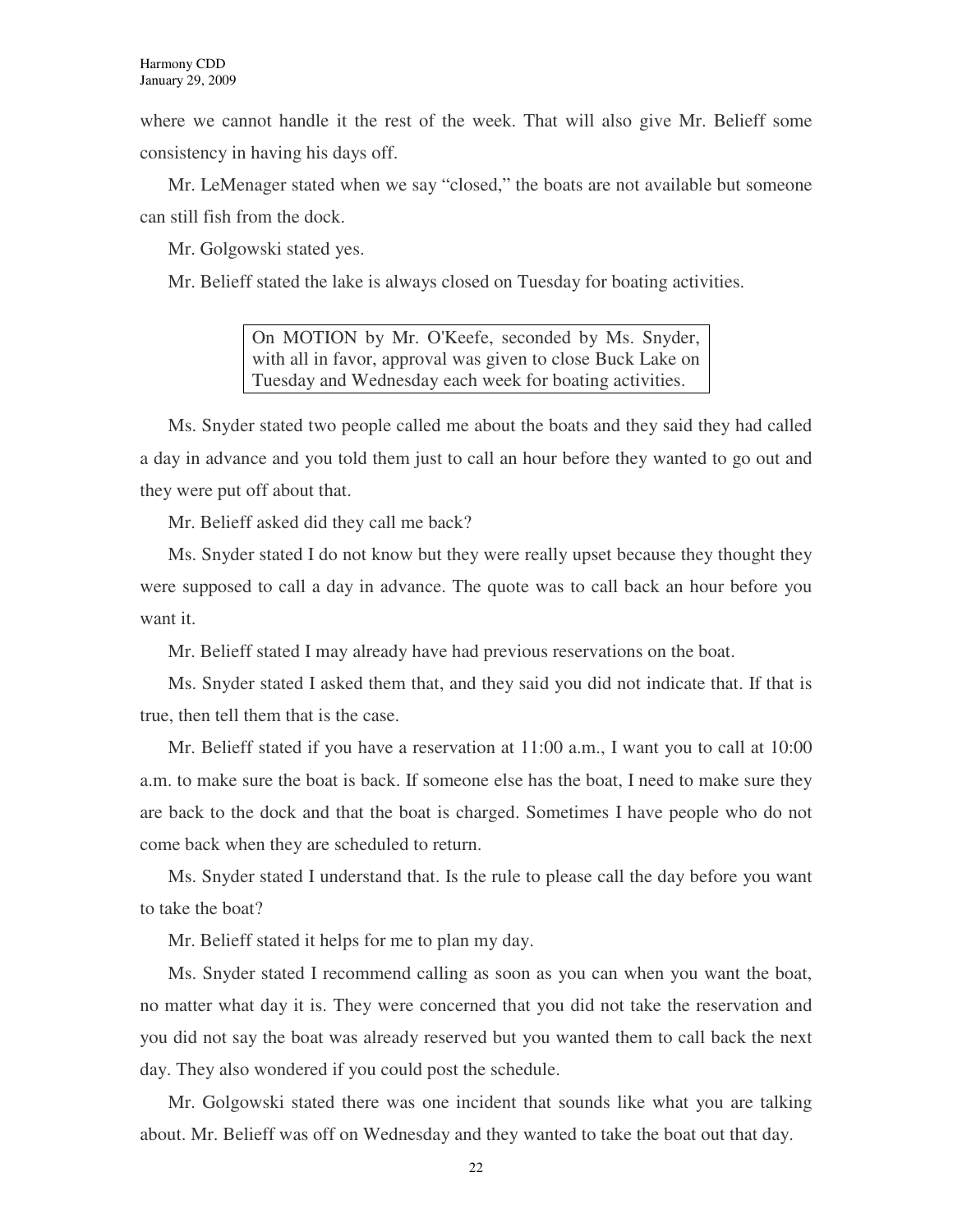Ms. Snyder stated you can put me down as a backup in case something like that happens. Just so people do not get upset and you can tell me what to explain to them.

Ms. Burgess stated the Board did adopt rules that established a process for this, and we established that before we hired Mr. Belieff. We had discussions making those reservations online, which we are not able to do at this time, but we discussed calling the District Office to make those reservations. We can make sure we have a credit card number and can make sure they have been through the preliminary class for orientation. We were waiting for Mr. Belieff to come on staff and get accustomed to what he would be doing. That is the intent of what I understand the rules to do, to make those reservations through the District Office. I think that will alleviate a lot of people just calling him directly. They can call us 24 or 48 hours in advance. We can email or fax him a schedule for the next day. If they have already gone through the orientation and they are on the "approved" list and have a credit card number on hold, if the boat is available, then it is first-come, first-served as it is available. That is what we understood the process was going to be. We just have not started implementing that because Mr. Belieff is brand new.

Ms. Snyder asked can we start that process?

Ms. Burgess stated yes.

Ms. Snyder stated that sounds like they will handle all the administrative process.

Ms. Burgess stated Mr. Belieff is there when our office informs him that the boat is reserved.

Ms. Snyder asked does that work?

Mr. Golgowski stated that will probably work. There may be times when the boat is not repaired and is not available to anyone.

Mr. Belieff stated the majority of people who want to use the boats are just calling me at the last minute. That is why activity has been up this month.

Ms. Snyder asked do we need to have some sort of communication?

Ms. Burgess stated I am thinking we can take the next month to advertise the change in process, through an e-blast, on the website and any newsletter. We will inform the community that effective March 1, 2009, all reservations must be through the District Office. If they do call Mr. Belieff and they are not on your list, then you refer them to our office.

Ms. Snyder stated tell them that the District Office has the schedule.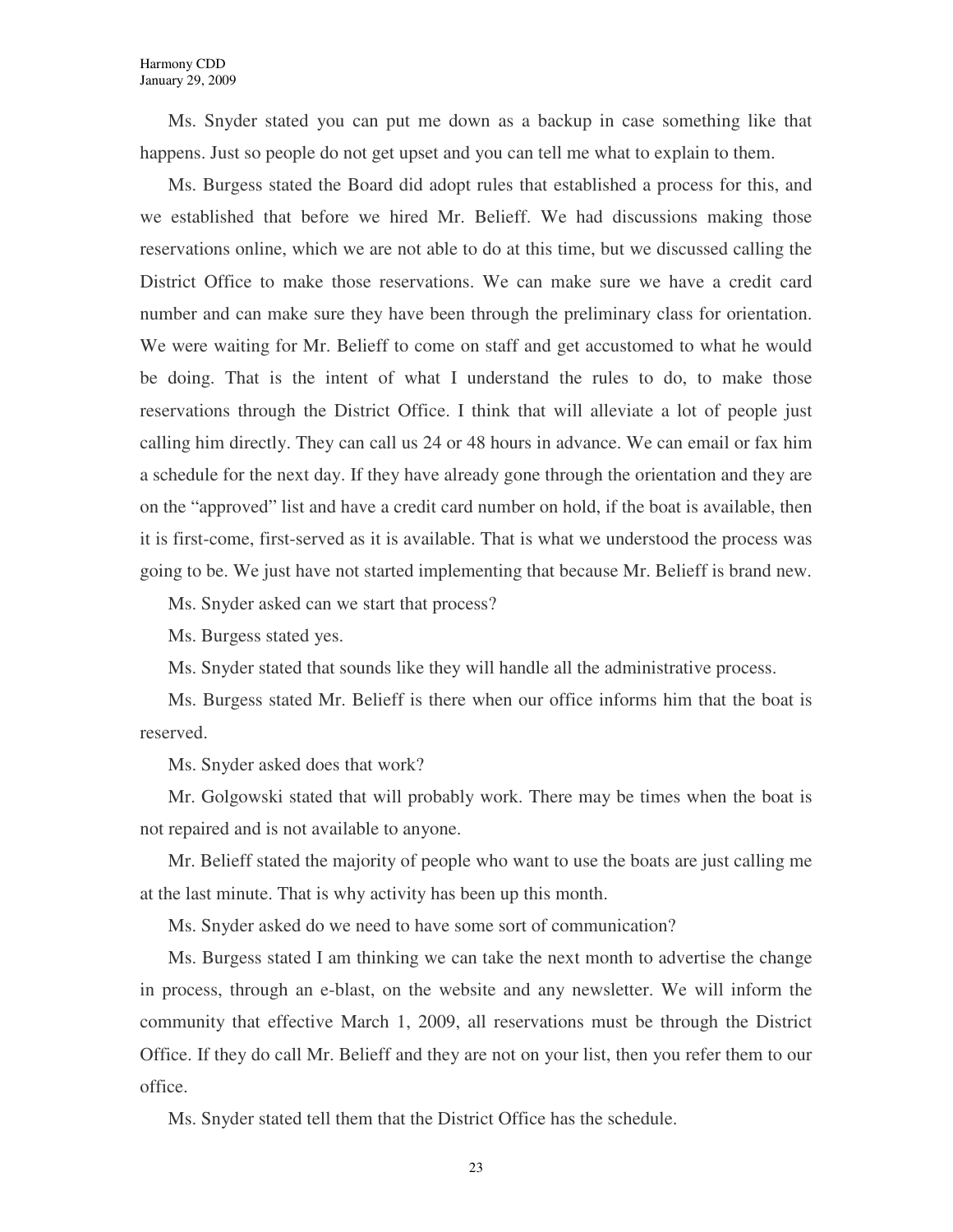Ms. Burgess stated we keep the schedule in our office and Mr. Belieff merely implements the schedule. You will have a list of people who have gone through the orientation. If the boat is available when they want to take a chance and just show up, that is at your discretion to add them in as the schedule permits. You will get a schedule from us every day for the following day.

Mr. Belieff stated that sounds good.

Mr. Evans stated that will be a whole lot easier.

Ms. Snyder stated then Mr. Belieff does not have to deal with administrative matters.

Mr. Belieff stated my main goal is to try to make everyone happy. I understand the nature of the complaints. It was my day off and someone wanted to use the boat at 11:00 a.m. I was going to let them use the boat and they did not show up so I ended up staying there until 1:30 p.m. When I left, they were down on the dock fishing and they could have easily asked me to use the boat. I told them I could not let them use the boat now but I will come back at 4:00 p.m. if they want to use it for the evening. It is not fair for me to have to leave and then come back on my day off. For the past five years, I have been trying to accommodate everyone, and the past two days were the first time I have been able to have two planned days off.

Ms. Snyder stated they now have the expectation that if they call, you will be here even if it is your day off.

Mr. Golgowski stated we need to have some publicity of the schedule and the process for reserving the boats.

Ms. Snyder stated you will need to stick to it.

Mr. Evans stated we can post a sign for boat reservations, call the District Office.

Mr. Belieff stated my job is to get people on the lake. I realize some people do not plan ahead more than five minutes. During the month I have been doing some repairs as noted on the highlight report.

# NINTH ORDER OF BUSINESS Supervisor Requests

Mr. LeMenager stated I think a couple meetings ago, I wonder if we were premature in talking about the potential for a garden club. I have been thinking about it and I am married to one of the garden club members. It seems to me for a lot of what we do, we are the department of parks and recreation. It seems to be a lot of what the CDD has become. If you think of urban areas, community gardens are frequently the purview of